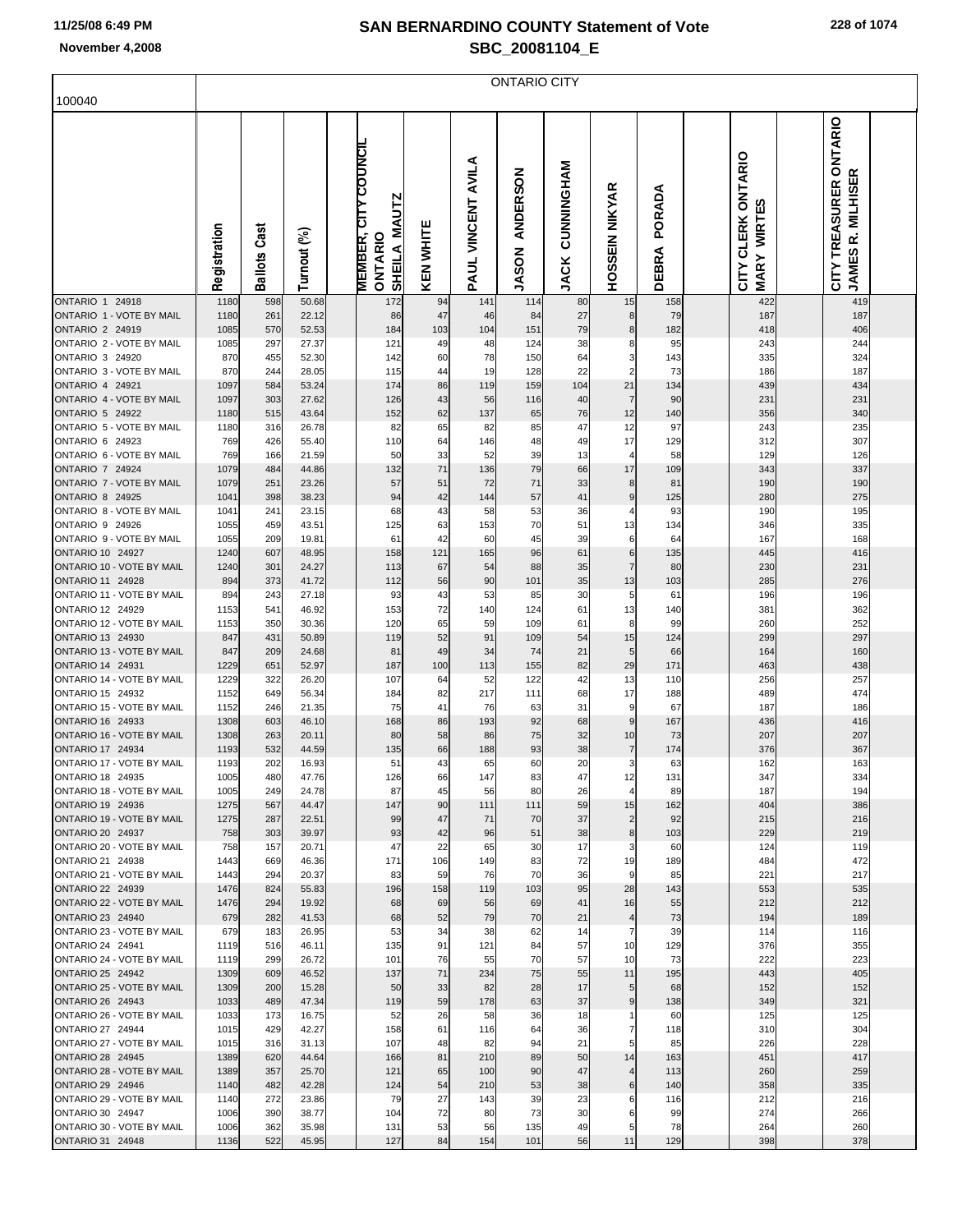|                                               | <b>ONTARIO CITY</b> |                      |                |  |                                                        |                         |                    |                                 |                           |                                  |                 |  |                                   |  |                                                                |  |
|-----------------------------------------------|---------------------|----------------------|----------------|--|--------------------------------------------------------|-------------------------|--------------------|---------------------------------|---------------------------|----------------------------------|-----------------|--|-----------------------------------|--|----------------------------------------------------------------|--|
| 100040                                        |                     |                      |                |  |                                                        |                         |                    |                                 |                           |                                  |                 |  |                                   |  |                                                                |  |
|                                               | Registration        | <b>Ballots Cast</b>  | Turnout (%)    |  | <b>MEMBER, CITY COUNCIL</b><br>SHEILA MAUTZ<br>ONTARIO | <b>KEN WHITE</b>        | PAUL VINCENT AVILA | <b>ANDERSON</b><br><b>JASON</b> | CUNNINGHAM<br><b>JACK</b> | HOSSEIN NIKYAR                   | PORADA<br>DEBRA |  | CITY CLERK ONTARIO<br>MARY WIRTES |  | CITY TREASURER ONTARIO<br><b>MILHISER</b><br>œ<br><b>JAMES</b> |  |
| ONTARIO 31 - VOTE BY MAIL<br>ONTARIO 32 24949 | 1136<br>797         | 296<br>393           | 26.06          |  | 79<br>106                                              | 63                      | 73                 | 87                              | 39                        | 12                               | 74              |  | 223<br>270                        |  | 219                                                            |  |
| ONTARIO 32 - VOTE BY MAIL                     | 797                 | 163                  | 49.31<br>20.45 |  | 54                                                     | 48<br>31                | 124<br>41          | 76<br>50                        | 41<br>19                  | 5<br>$\overline{\mathbf{c}}$     | 91<br>47        |  | 124                               |  | 254<br>121                                                     |  |
| ONTARIO 33 24950                              | 1168                | 626                  | 53.60          |  | 186                                                    | 96                      | 179                | 101                             | 50                        | 17                               | 154             |  | 455                               |  | 424                                                            |  |
| ONTARIO 33 - VOTE BY MAIL<br>ONTARIO 34 24951 | 1168                | 276<br>465           | 23.63          |  | 81                                                     | 59                      | 89                 | 61                              | 25<br>47                  | 14                               | 85<br>82        |  | 207<br>324                        |  | 211<br>321                                                     |  |
| ONTARIO 34 - VOTE BY MAIL                     | 1210<br>1210        | 266                  | 38.43<br>21.98 |  | 145<br>109                                             | 72<br>36                | 101<br>50          | 84<br>71                        | 33                        | 11<br>11                         | 69              |  | 195                               |  | 193                                                            |  |
| ONTARIO 35 24952                              | 898                 | 487                  | 54.23          |  | 154                                                    | 67                      | 104                | 91                              | 46                        | $5\overline{)}$                  | 119             |  | 344                               |  | 333                                                            |  |
| ONTARIO 35 - VOTE BY MAIL                     | 898                 | 211                  | 23.50          |  | 78                                                     | 40                      | 39                 | 57                              | 21                        | $5\vert$                         | 51              |  | 146                               |  | 145                                                            |  |
| ONTARIO 36 24953<br>ONTARIO 36 - VOTE BY MAIL | 638<br>638          | 264<br>135           | 41.38<br>21.16 |  | 73<br>44                                               | 46<br>21                | 81<br>46           | 47<br>31                        | 32<br>15                  | 5<br>$\overline{\mathbf{c}}$     | 61<br>38        |  | 208<br>97                         |  | 192<br>96                                                      |  |
| ONTARIO 37 24954                              | 1026                | 421                  | 41.03          |  | 167                                                    | 62                      | 91                 | 113                             | 47                        | 4                                | 98              |  | 321                               |  | 302                                                            |  |
| ONTARIO 37 - VOTE BY MAIL                     | 1026                | 313                  | 30.51          |  | 146                                                    | 63                      | 64                 | 128                             | 26                        | $\boldsymbol{9}$                 | 61              |  | 247                               |  | 244                                                            |  |
| ONTARIO 38 24955<br>ONTARIO 38 - VOTE BY MAIL | 637<br>637          | 288<br>138           | 45.21          |  | 87<br>50                                               | 45<br>21                | 99<br>39           | 59<br>41                        | 22<br>12                  | 3<br>$\overline{c}$              | 80<br>37        |  | 219<br>107                        |  | 209<br>106                                                     |  |
| ONTARIO 39 24956                              | 1225                | 583                  | 21.66<br>47.59 |  | 185                                                    | 98                      | 133                | 133                             | 48                        | 18                               | 126             |  | 403                               |  | 399                                                            |  |
| ONTARIO 39 - VOTE BY MAIL                     | 1225                | 382                  | 31.18          |  | 122                                                    | 67                      | 79                 | 109                             | 31                        | $\overline{7}$                   | 97              |  | 267                               |  | 266                                                            |  |
| ONTARIO 40 24957                              | 1327                | 605                  | 45.59          |  | 178                                                    | 98                      | 116                | 144                             | 69                        | 16                               | 111             |  | 411                               |  | 401                                                            |  |
| ONTARIO 40 - VOTE BY MAIL<br>ONTARIO 41 24958 | 1327<br>1198        | 338<br>626           | 25.47<br>52.25 |  | 134<br>194                                             | 62<br>84                | 64<br>113          | 128<br>140                      | 36<br>74                  | 5 <sub>5</sub><br>12             | 78<br>135       |  | 252<br>427                        |  | 258<br>420                                                     |  |
| ONTARIO 41 - VOTE BY MAIL                     | 1198                | 343                  | 28.63          |  | 135                                                    | 63                      | 70                 | 129                             | 42                        | 5 <sub>5</sub>                   | 67              |  | 256                               |  | 254                                                            |  |
| ONTARIO 42 24959                              | 1231                | 567                  | 46.06          |  | 166                                                    | 91                      | 130                | 130                             | 68                        | 10                               | 106             |  | 408                               |  | 400                                                            |  |
| ONTARIO 42 - VOTE BY MAIL<br>ONTARIO 43 24960 | 1231<br>1247        | 378<br>619           | 30.71<br>49.64 |  | 149<br>199                                             | 79<br>78                | 82<br>184          | 132<br>114                      | 38<br>64                  | 5<br>20                          | 67<br>137       |  | 278<br>468                        |  | 275<br>453                                                     |  |
| ONTARIO 43 - VOTE BY MAIL                     | 1247                | 278                  | 22.29          |  | 103                                                    | 58                      | 77                 | 83                              | 34                        | $\overline{\mathcal{L}}$         | 63              |  | 211                               |  | 209                                                            |  |
| ONTARIO 44 24961                              | 936                 | 478                  | 51.07          |  | 155                                                    | 62                      | 116                | 78                              | 44                        | 10                               | 85              |  | 351                               |  | 339                                                            |  |
| ONTARIO 44 - VOTE BY MAIL<br>ONTARIO 45 24962 | 936<br>1102         | 263<br>505           | 28.10          |  | 84<br>177                                              | 49<br>67                | 53                 | 62<br>96                        | 44                        | $\overline{7}$<br>12             | $71$<br>100     |  | 190                               |  | 187<br>361                                                     |  |
| ONTARIO 45 - VOTE BY MAIL                     | 1102                | 332                  | 45.83<br>30.13 |  | 134                                                    | 59                      | 93<br>74           | 90                              | 52<br>27                  | $\overline{\mathbf{c}}$          | 81              |  | 366<br>239                        |  | 234                                                            |  |
| ONTARIO 46 24963                              | 899                 | 405                  | 45.05          |  | 122                                                    | 72                      | 88                 | 82                              | 40                        | 11                               | 92              |  | 295                               |  | 287                                                            |  |
| ONTARIO 46 - VOTE BY MAIL                     | 899                 | 252                  | 28.03          |  | 76                                                     | 44                      | 41                 | 81                              | 27                        | 5 <sub>5</sub>                   | 68              |  | 187                               |  | 185                                                            |  |
| ONTARIO 47 24964<br>ONTARIO 47 - VOTE BY MAIL | 713<br>713          | 419<br>190           | 58.77<br>26.65 |  | 144<br>71                                              | 71<br>38                | 71<br>36           | 95<br>43                        | 46<br>14                  | 6<br>1                           | 94<br>64        |  | 301<br>148                        |  | 304<br>151                                                     |  |
| ONTARIO 48 24965                              | 151                 | 126                  | 83.44          |  | 44                                                     | 5                       | 12                 | 44                              | 13                        | 5 <sub>5</sub>                   | 33              |  | 78                                |  | 78                                                             |  |
| ONTARIO 48 - VOTE BY MAIL                     | 151                 | $\overline{0}$       | 0.00           |  |                                                        | $\mathbf 0$             | $\mathbf{0}$       | 0                               | $\mathbf{0}$              | 0                                | 0               |  | 0                                 |  |                                                                |  |
| ONTARIO 49 24966<br>ONTARIO 49 - VOTE BY MAIL | 17<br>17            | 17<br>$\mathbf 0$    | 100.00<br>0.00 |  | $\Omega$                                               | 5<br>$\mathbf 0$        | 3<br>$\mathbf 0$   | $\mathbf 0$                     | 3<br>$\mathbf 0$          | $\mathbf{0}$                     | $\mathbf 0$     |  | 11                                |  | 11                                                             |  |
| ONTARIO 50 24967                              | 655                 | 328                  | 50.08          |  | 85                                                     | 42                      | 101                | 54                              | 47                        | $\overline{c}$                   | 79              |  | 222                               |  | 219                                                            |  |
| ONTARIO 50 - VOTE BY MAIL                     | 655                 | 147                  | 22.44          |  | 55                                                     | 20                      | 24                 | 47                              | 17                        | $\overline{\mathbf{3}}$          | 46              |  | 114                               |  | 113                                                            |  |
| ONTARIO 51 24968<br>ONTARIO 51 - VOTE BY MAIL | 790<br>790          | 411<br>180           | 52.03<br>22.78 |  | 112<br>55                                              | 60<br>27                | 104<br>60          | 85<br>46                        | 44<br>20                  | $\overline{4}$<br>$\overline{c}$ | 105<br>38       |  | 300<br>135                        |  | 283<br>131                                                     |  |
| ONTARIO 52 24969                              | 753                 | 375                  | 49.80          |  | 107                                                    | 60                      | 74                 | 101                             | 41                        | 12                               | 90              |  | 255                               |  | 253                                                            |  |
| ONTARIO 52 - VOTE BY MAIL                     | 753                 | 244                  | 32.40          |  | 97                                                     | 37                      | 46                 | 102                             | 27                        | 12                               | 57              |  | 183                               |  | 182                                                            |  |
| ONTARIO 53 24970<br>ONTARIO 53 - VOTE BY MAIL | 525<br>525          | 237<br>148           | 45.14<br>28.19 |  | 84<br>58                                               | 36<br>27                | 45<br>30           | 41<br>47                        | 22<br>21                  | 5 <sub>5</sub><br>4              | 47<br>36        |  | 168<br>116                        |  | 175<br>116                                                     |  |
| ONTARIO 54 24971                              | 612                 | 319                  | 52.12          |  | 110                                                    | 42                      | 87                 | 71                              | 28                        | 9                                | 64              |  | 233                               |  | 227                                                            |  |
| ONTARIO 54 - VOTE BY MAIL                     | 612                 | 206                  | 33.66          |  | 71                                                     | 36                      | 46                 | 60                              | 23                        | 6                                | 56              |  | 161                               |  | 161                                                            |  |
| ONTARIO 55 24972<br>ONTARIO 55 - VOTE BY MAIL | 727<br>727          | 402<br>164           | 55.30<br>22.56 |  | 130<br>65                                              | 59<br>30                | 109<br>42          | 61<br>43                        | 25<br>17                  | 8<br>5                           | 92<br>39        |  | 276<br>125                        |  | 267<br>128                                                     |  |
| ONTARIO 56 24973                              | 676                 | 226                  | 33.43          |  | 52                                                     | 20                      | 63                 | 30                              | 22                        | 10                               | 81              |  | 145                               |  | 142                                                            |  |
| ONTARIO 56 - VOTE BY MAIL                     | 676                 | 135                  | 19.97          |  | 39                                                     | 27                      | 48                 | 30                              | 19                        | 5 <sub>5</sub>                   | 45              |  | 108                               |  | 108                                                            |  |
| ONTARIO 57 24974                              | 713                 | 296                  | 41.51          |  | 104                                                    | 44                      | 89                 | 49                              | 37                        | 4                                | 81              |  | 211                               |  | 213                                                            |  |
| ONTARIO 57 - VOTE BY MAIL<br>ONTARIO 58 24975 | 713<br>518          | 201<br>265           | 28.19<br>51.16 |  | 51<br>85                                               | 49<br>37                | 53<br>54           | 58<br>60                        | 21<br>21                  | 3<br>5                           | 51<br>53        |  | 138<br>191                        |  | 136<br>188                                                     |  |
| ONTARIO 58 - VOTE BY MAIL                     | 518                 | 187                  | 36.10          |  | 82                                                     | 33                      | 27                 | 62                              | 16                        | $\overline{2}$                   | 40              |  | 147                               |  | 147                                                            |  |
| ONTARIO 59 24976                              | 430                 | 233                  | 54.19          |  | 91                                                     | 40                      | 50                 | 66                              | 20                        | $\overline{7}$                   | 49              |  | 189                               |  | 187                                                            |  |
| ONTARIO 59 - VOTE BY MAIL                     | 430                 | 120                  | 27.91          |  | 54                                                     | 24                      | 26                 | 43                              | $\overline{7}$            |                                  | 24              |  | 94                                |  | 94                                                             |  |
| ONTARIO 60 24977<br>ONTARIO 60 - VOTE BY MAIL | 14<br>14            | 10<br>$\overline{0}$ | 71.43<br>0.00  |  | 0                                                      | $\mathbf 0$<br>$\Omega$ | 4<br>0             | $\Omega$                        | $\overline{c}$<br>0       | 0<br>0                           | 6<br>0          |  | C                                 |  |                                                                |  |
| ONTARIO 61 24978                              | 143                 | 85                   | 59.44          |  | 23                                                     | 11                      | 18                 | 13                              | 10                        | $\mathbf 0$                      | 28              |  | 60                                |  | 62                                                             |  |
| ONTARIO 61 - VOTE BY MAIL                     | 143                 | 5                    | 3.50           |  | $\overline{1}$                                         | 2                       | $\circ$            | $\mathbf{1}$                    | $\mathbf{1}$              | $\mathbf 0$                      | $\mathbf{1}$    |  | 3                                 |  | 3                                                              |  |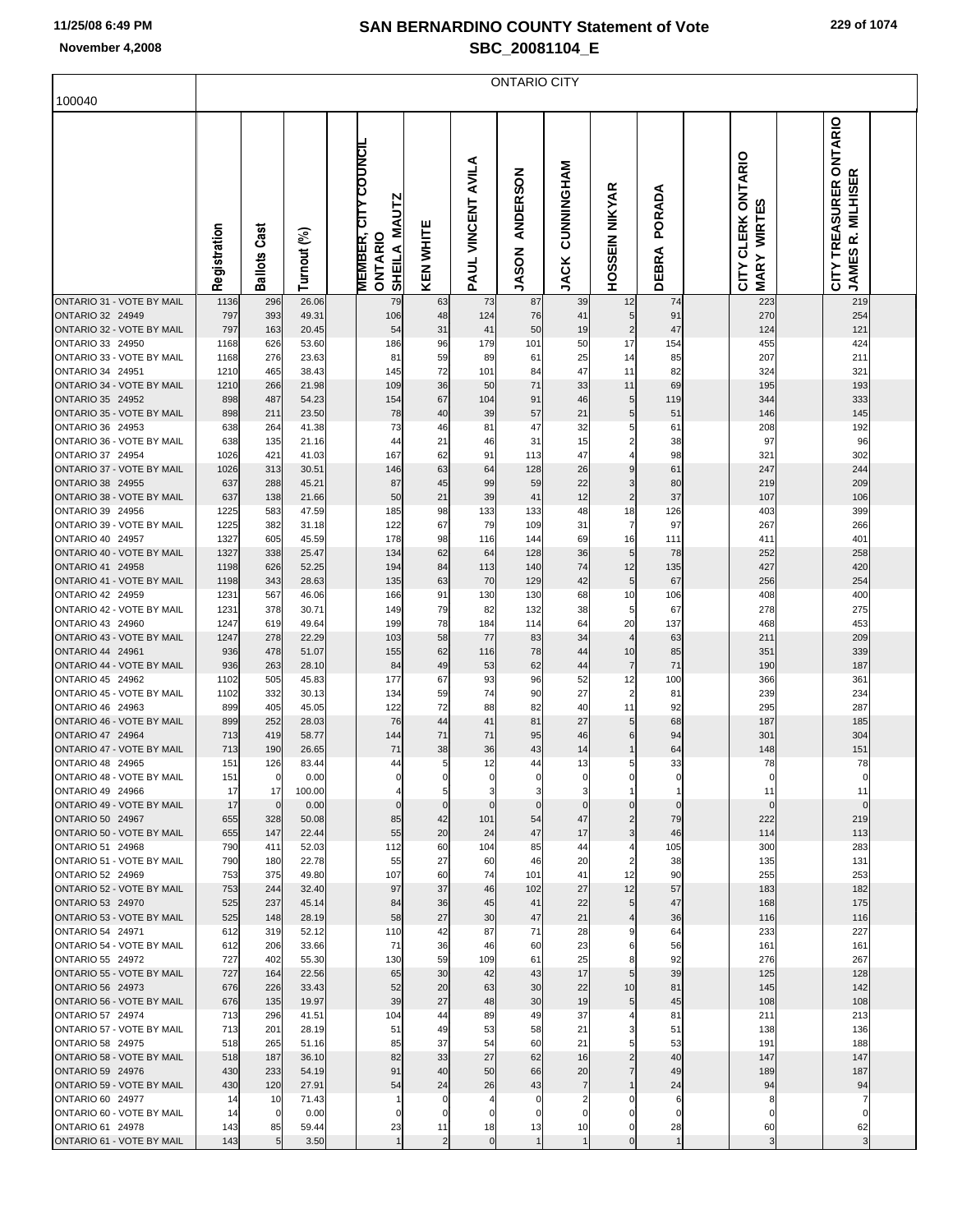| 100040                     | <b>ONTARIO CITY</b> |                     |             |  |                                                                         |                  |                    |                                 |                                  |                |                 |                                                      |                                                                     |           |                                             |  |
|----------------------------|---------------------|---------------------|-------------|--|-------------------------------------------------------------------------|------------------|--------------------|---------------------------------|----------------------------------|----------------|-----------------|------------------------------------------------------|---------------------------------------------------------------------|-----------|---------------------------------------------|--|
|                            | Registration        | <b>Ballots Cast</b> | Turnout (%) |  | <b>MEMBER, CITY COUNCIL</b><br><b>MAUTZ</b><br>ONTARIO<br><b>SHEILA</b> | <b>KEN WHITE</b> | PAUL VINCENT AVILA | <b>ANDERSON</b><br><b>JASON</b> | <b>NAHONINAHO</b><br><b>JACK</b> | HOSSEIN NIKYAR | PORADA<br>DEBRA |                                                      | <b>CLERK ONTARIO</b><br><b>WIRTES</b><br><b>MARY</b><br><b>CITY</b> |           | CITY TREASURER ONTARIO<br>JAMES R. MILHISER |  |
| ONTARIO 62 24979           | $\Omega$            |                     | 0.00        |  |                                                                         |                  | ***********        |                                 |                                  |                |                 | <b>Insufficient Turnout to Protect Voter Privacy</b> |                                                                     | ********* |                                             |  |
| ONTARIO 62 - VOTE BY MAIL  | O                   | $\mathbf 0$         | 0.00        |  | 0                                                                       | 0                | 0                  | $\bf{0}$                        | $\Omega$                         | $\Omega$       |                 |                                                      |                                                                     |           |                                             |  |
| ONTARIO 63 24980           |                     | $\Omega$            | 0.00        |  | $\Omega$                                                                | $\mathbf 0$      | $\Omega$           | $\mathbf 0$                     | $\Omega$                         | $\sqrt{ }$     | $\Omega$        |                                                      |                                                                     |           |                                             |  |
| ONTARIO 63 - VOTE BY MAIL  |                     | $\Omega$            | 0.00        |  | ŋ                                                                       | O                |                    | $\Omega$                        |                                  | $\mathcal{C}$  |                 |                                                      |                                                                     |           |                                             |  |
| ONTARIO 64 24981           |                     | 0                   | 0.00        |  |                                                                         |                  |                    | $\Omega$                        |                                  | C              |                 |                                                      |                                                                     |           |                                             |  |
| ONTARIO 64 - VOTE BY MAIL  |                     | $\Omega$            | 0.00        |  | O                                                                       | ŋ                |                    | $\Omega$                        |                                  |                |                 |                                                      |                                                                     |           |                                             |  |
| <b>ONTARIO 65 24982</b>    |                     | $\mathbf 0$         | 0.00        |  |                                                                         | $\Omega$         | $\Omega$           | $\Omega$                        |                                  |                |                 |                                                      |                                                                     |           |                                             |  |
| ONTARIO 65 - VOTE BY MAIL  |                     | $\Omega$            | 0.00        |  | 0                                                                       | $\Omega$         |                    |                                 |                                  |                |                 |                                                      |                                                                     |           |                                             |  |
| ONTARIO 66 24983           |                     | $\Omega$            | 0.00        |  | $\Omega$                                                                | $\Omega$         | $\Omega$           | $\Omega$                        | $\cap$                           | ſ              |                 |                                                      |                                                                     |           |                                             |  |
| ONTARIO 66 - VOTE BY MAIL  |                     | $\Omega$            | 0.00        |  | $\mathbf{0}$                                                            | $\overline{0}$   | 0                  | $\Omega$                        |                                  |                |                 |                                                      | 0                                                                   |           |                                             |  |
| ONTARIO 67 24984           |                     |                     | 100.00      |  |                                                                         |                  | ***********        |                                 |                                  |                |                 | <b>Insufficient Turnout to Protect Voter Privacy</b> |                                                                     | ********* |                                             |  |
| ONTARIO 67 - VOTE BY MAIL  |                     | $\Omega$            | 0.00        |  | $\mathsf{o}$                                                            | 이                | 0                  |                                 |                                  |                |                 |                                                      | 0                                                                   |           | $\Omega$                                    |  |
| <b>ONTARIO 68 24985</b>    |                     | 3                   | 75.00       |  |                                                                         |                  | ****               |                                 |                                  |                |                 | <b>Insufficient Turnout to Protect Voter Privacy</b> |                                                                     | ********* |                                             |  |
| ONTARIO 68 - VOTE BY MAIL  |                     | $\mathbf 0$         | 0.00        |  | $\mathbf 0$                                                             | $\mathbf 0$      | $\mathbf 0$        |                                 |                                  |                |                 |                                                      | O                                                                   |           | $\Omega$                                    |  |
| ONTARIO 69 24986           | 115                 | 70                  | 60.87       |  | 13                                                                      | 12               | 18<br>***********  | 23                              | 8                                |                | 19              |                                                      | 48                                                                  | ********* | 46                                          |  |
| ONTARIO 69 - VOTE BY MAIL  | 115                 | -1                  | 0.87        |  |                                                                         |                  |                    |                                 |                                  |                |                 | <b>Insufficient Turnout to Protect Voter Privacy</b> |                                                                     |           |                                             |  |
| <b>Precinct Totals</b>     | 57251               | 27214               | 47.53       |  | 7857                                                                    | 3998             | 7016               | 5161                            | 2901                             | 622            | 6869            |                                                      | 19566                                                               |           | 18901                                       |  |
| <b>VOTE BY MAIL Totals</b> | 57251               | 14159               | 24.73       |  | 4841                                                                    | 2616             | 3330               | 4216                            | 1642                             | 337            | 3914            |                                                      | 10661                                                               |           | 10626                                       |  |
| <b>Grand Totals</b>        | 57251               | 41373               | 72.27       |  | 12698                                                                   | 6614             | 10346              | 9377                            | 4543                             | 959            | 10783           |                                                      | 30227                                                               |           | 29527                                       |  |
| <b>SAN BERNARDINO</b>      | 57251               | 41373               | 72.27       |  | 12698                                                                   | 6614             | 10346              | 9377                            | 4543                             | 959            | 10783           |                                                      | 30227                                                               |           | 29527                                       |  |
| STATE BOARD OF EQUALIZATI  | 57251               | 41373               | 72.27       |  | 12698                                                                   | 6614             | 10346              | 9377                            | 4543                             | 959            | 10783           |                                                      | 30227                                                               |           | 29527                                       |  |
| 42nd CONGRESS              | 17                  | 17                  | 100.00      |  |                                                                         | 5                |                    | 3                               |                                  | $\overline{1}$ |                 |                                                      | 11                                                                  |           | 11                                          |  |
| 43rd CONGRESS              | 57234               | 41356               | 72.26       |  | 12694                                                                   | 6609             | 10343              | 9374                            | 4540                             | 958            | 10782           |                                                      | 30216                                                               |           | 29516                                       |  |
| 29th SENATE                | 17                  | 17                  | 100.00      |  |                                                                         | 5                |                    | 3                               |                                  |                |                 |                                                      | 11                                                                  |           | 11                                          |  |
| 32nd SENATE                | 57234               | 41356               | 72.26       |  | 12694                                                                   | 6609             | 10343              | 9374                            | 4540                             | 958            | 10782           |                                                      | 30216                                                               |           | 29516                                       |  |
| 61st ASSEMBLY              | 57251               | 41373               | 72.27       |  | 12698                                                                   | 6614             | 10346              | 9377                            | 4543                             | 959            | 10783           |                                                      | 30227                                                               |           | 29527                                       |  |
| Supervisorial District 4   | 57251               | 41373               | 72.27       |  | 12698                                                                   | 6614             | 10346              | 9377                            | 4543                             | 959            | 10783           |                                                      | 30227                                                               |           | 29527                                       |  |
| Ontario City               | 57251               | 41373               | 72.27       |  | 12698                                                                   | 6614             | 10346              | 9377                            | 4543                             | 959            | 10783           |                                                      | 30227                                                               |           | 29527                                       |  |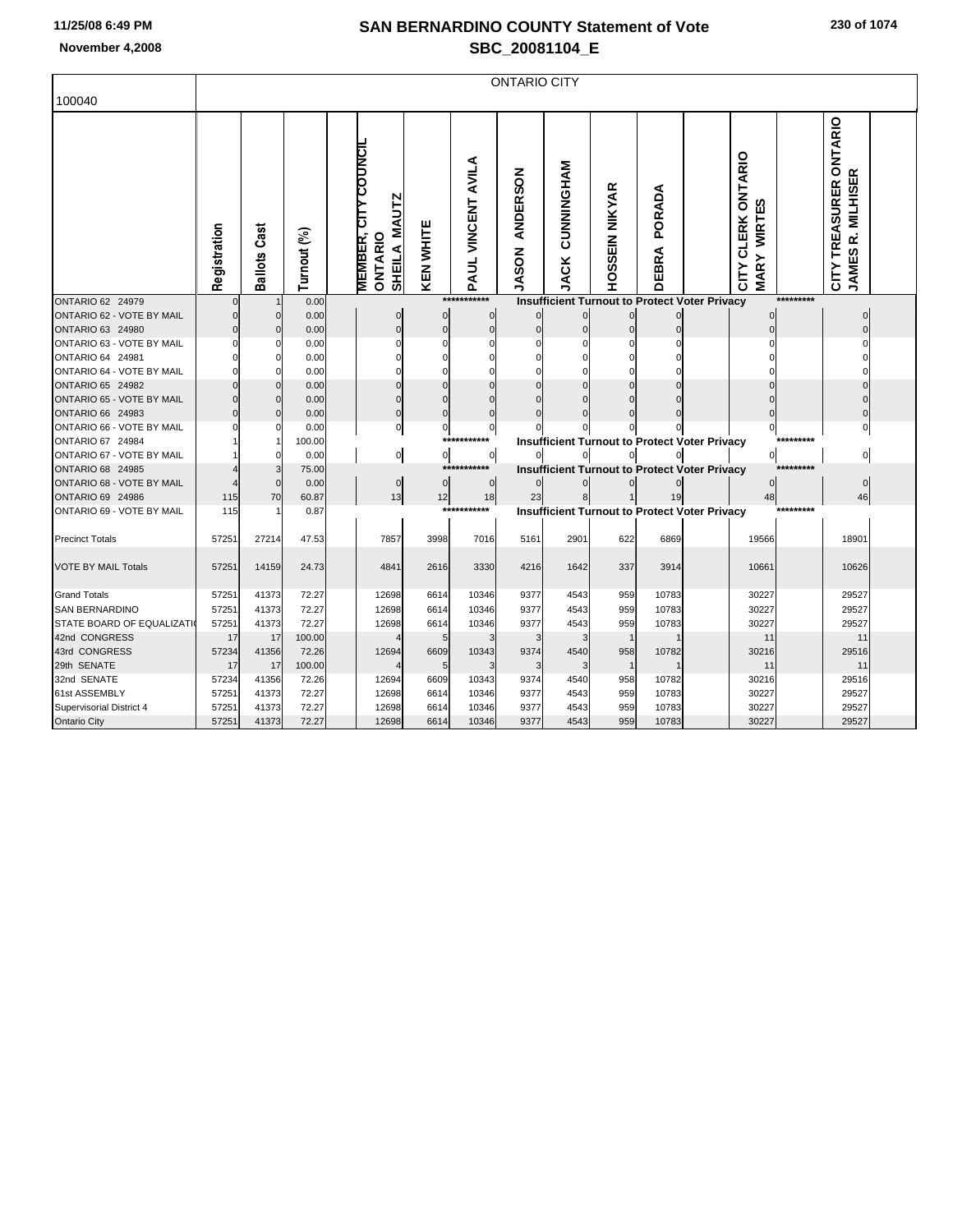# **SAN BERNARDINO COUNTY Statement of Vote**

|  | 231 of 1074 |  |
|--|-------------|--|
|  |             |  |

| November 4,2008                                    | SBC 20081104 E<br><b>ONTARIO CITY</b> |                 |                |                                                               |           |                    |                                 |                           |                       |                        |                                                |                                                                    |            |  |
|----------------------------------------------------|---------------------------------------|-----------------|----------------|---------------------------------------------------------------|-----------|--------------------|---------------------------------|---------------------------|-----------------------|------------------------|------------------------------------------------|--------------------------------------------------------------------|------------|--|
|                                                    |                                       |                 |                |                                                               |           |                    |                                 |                           |                       |                        |                                                |                                                                    |            |  |
| 100040                                             |                                       |                 |                |                                                               |           |                    |                                 |                           |                       |                        |                                                |                                                                    |            |  |
|                                                    | Registration                          | Cast<br>Ballots | Turnout (%)    | <b>MEMBER, CITY COUNCIL</b><br>SHEILA MAUTZ<br><b>ONTARIO</b> | KEN WHITE | PAUL VINCENT AVILA | <b>ANDERSON</b><br><b>JASON</b> | CUNNINGHAM<br><b>JACK</b> | <b>HOSSEIN NIKYAR</b> | PORADA<br><b>DEBRA</b> | CLERK ONTARIO<br>WIRTES<br><b>MARY</b><br>CITY | ONTARIO<br>R. MILHISER<br><b>TREASURER</b><br><b>JAMES</b><br>CITY |            |  |
| ONTARIO 1 24918<br>ONTARIO 1 - VOTE BY MAIL        | 1180<br>1180                          | 598<br>261      | 50.68<br>22.12 | 172<br>86                                                     | 94<br>47  | 141<br>46          | 114<br>84                       | 80<br>27                  | 15<br>8               | 158<br>79              | 422<br>187                                     |                                                                    | 419<br>187 |  |
| ONTARIO 2 24919                                    | 1085                                  | 570             | 52.53          | 184                                                           | 103       | 104                | 151                             | 79                        | 8                     | 182                    | 418                                            |                                                                    | 406        |  |
| ONTARIO 2 - VOTE BY MAIL<br>ONTARIO 3 24920        | 1085<br>870                           | 297             | 27.37<br>52.30 | 121                                                           | 49        | 48<br>78           | 124<br>150                      | 38<br>64                  | 8<br>3                | 95<br>143              | 243<br>335                                     |                                                                    | 244<br>324 |  |
| ONTARIO 3 - VOTE BY MAIL                           | 870                                   | 455<br>244      | 28.05          | 142<br>115                                                    | 60<br>44  | 19                 | 128                             | 22                        | $\overline{2}$        | 73                     | 186                                            |                                                                    | 187        |  |
| ONTARIO 4 24921                                    | 1097                                  | 584             | 53.24          | 174                                                           | 86        | 119                | 159                             | 104                       | 21                    | 134                    | 439                                            |                                                                    | 434        |  |
| ONTARIO 4 - VOTE BY MAIL                           | 1097                                  | 303             | 27.62          | 126                                                           | 43        | 56                 | 116                             | 40                        | $\overline{7}$        | 90                     | 231                                            | 231                                                                |            |  |
| <b>ONTARIO 5 24922</b><br>ONTARIO 5 - VOTE BY MAIL | 1180<br>1180                          | 515<br>316      | 43.64<br>26.78 | 152<br>82                                                     | 62<br>65  | 137<br>82          | 65<br>85                        | 76<br>47                  | 12<br>12              | 140<br>97              | 356<br>243                                     |                                                                    | 340<br>235 |  |
| ONTARIO 6 24923                                    | 769                                   | 426             | 55.40          | 110                                                           | 64        | 146                | 48                              | 49                        | 17                    | 129                    | 312                                            |                                                                    | 307        |  |
| ONTARIO 6 - VOTE BY MAIL                           | 769                                   | 166             | 21.59          | 50                                                            | 33        | 52                 | 39                              | 13                        | 4                     | 58                     | 129                                            |                                                                    | 126        |  |
| <b>ONTARIO 7 24924</b><br>ONTARIO 7 - VOTE BY MAIL | 1079<br>1079                          | 484<br>251      | 44.86<br>23.26 | 132<br>57                                                     | 71<br>51  | 136<br>72          | 79<br>71                        | 66<br>33                  | 17<br>8               | 109<br>81              | 343<br>190                                     |                                                                    | 337<br>190 |  |
| <b>ONTARIO 8 24925</b>                             | 1041                                  | 398             | 38.23          | 94                                                            | 42        | 144                | 57                              | 41                        | $\boldsymbol{9}$      | 125                    | 280                                            |                                                                    | 275        |  |
| ONTARIO 8 - VOTE BY MAIL                           | 1041                                  | 241             | 23.15          | 68                                                            | 43        | 58                 | 53                              | 36                        | 4                     | 93                     | 190                                            |                                                                    | 195        |  |
| ONTARIO 9 24926<br>ONTARIO 9 - VOTE BY MAIL        | 1055<br>1055                          | 459<br>209      | 43.51<br>19.81 | 125<br>61                                                     | 63<br>42  | 153<br>60          | 70<br>45                        | 51<br>39                  | 13                    | 134<br>64              | 346<br>167                                     |                                                                    | 335<br>168 |  |
| ONTARIO 10 24927                                   | 1240                                  | 607             | 48.95          | 158                                                           | 121       | 165                | 96                              | 61                        | 6<br>6                | 135                    | 445                                            |                                                                    | 416        |  |
| ONTARIO 10 - VOTE BY MAIL                          | 1240                                  | 301             | 24.27          | 113                                                           | 67        | 54                 | 88                              | 35                        | $\overline{7}$        | 80                     | 230                                            | 231                                                                |            |  |
| ONTARIO 11 24928                                   | 894                                   | 373             | 41.72          | 112                                                           | 56        | 90                 | 101                             | 35                        | 13                    | 103                    | 285                                            |                                                                    | 276        |  |
| ONTARIO 11 - VOTE BY MAIL<br>ONTARIO 12 24929      | 894<br>1153                           | 243<br>541      | 27.18<br>46.92 | 93<br>153                                                     | 43<br>72  | 53<br>140          | 85<br>124                       | 30<br>61                  | 5<br>13               | 61<br>140              | 196<br>381                                     |                                                                    | 196<br>362 |  |
| ONTARIO 12 - VOTE BY MAIL                          | 1153                                  | 350             | 30.36          | 120                                                           | 65        | 59                 | 109                             | 61                        | 8                     | 99                     | 260                                            |                                                                    | 252        |  |
| ONTARIO 13 24930                                   | 847                                   | 431             | 50.89          | 119                                                           | 52        | 91                 | 109                             | 54                        | 15                    | 124                    | 299                                            |                                                                    | 297        |  |
| ONTARIO 13 - VOTE BY MAIL<br>ONTARIO 14 24931      | 847<br>1229                           | 209<br>651      | 24.68<br>52.97 | 81<br>187                                                     | 49<br>100 | 34<br>113          | 74<br>155                       | 21<br>82                  | 5<br>29               | 66<br>171              | 164<br>463                                     |                                                                    | 160<br>438 |  |
| ONTARIO 14 - VOTE BY MAIL                          | 1229                                  | 322             | 26.20          | 107                                                           | 64        | 52                 | 122                             | 42                        | 13                    | 110                    | 256                                            | 257                                                                |            |  |
| ONTARIO 15 24932                                   | 1152                                  | 649             | 56.34          | 184                                                           | 82        | 217                | 111                             | 68                        | 17                    | 188                    | 489                                            |                                                                    | 474        |  |
| ONTARIO 15 - VOTE BY MAIL<br>ONTARIO 16 24933      | 1152<br>1308                          | 246<br>603      | 21.35<br>46.10 | 75<br>168                                                     | 41<br>86  | 76<br>193          | 63<br>92                        | 31<br>68                  | 9<br>9                | 67<br>167              | 187<br>436                                     |                                                                    | 186<br>416 |  |
| ONTARIO 16 - VOTE BY MAIL                          | 1308                                  | 263             | 20.11          | 80                                                            | 58        | 86                 | 75                              | 32                        | 10                    | 73                     | 207                                            |                                                                    | 207        |  |
| ONTARIO 17 24934                                   | 1193                                  | 532             | 44.59          | 135                                                           | 66        | 188                | 93                              | 38                        | $\overline{7}$        | 174                    | 376                                            |                                                                    | 367        |  |
| ONTARIO 17 - VOTE BY MAIL<br>ONTARIO 18 24935      | 1193<br>1005                          | 202<br>480      | 16.93<br>47.76 | 51<br>126                                                     | 43<br>66  | 65<br>147          | 60<br>83                        | 20<br>47                  | 3<br>12               | 63<br>131              | 162<br>347                                     |                                                                    | 163<br>334 |  |
| ONTARIO 18 - VOTE BY MAIL                          | 1005                                  | 249             | 24.78          | 87                                                            | 45        | 56                 | 80                              | 26                        | 4                     | 89                     | 187                                            |                                                                    | 194        |  |
| ONTARIO 19 24936                                   | 1275                                  | 567             | 44.47          | 147                                                           | 90        | 111                | 111                             | 59                        | 15                    | 162                    | 404                                            |                                                                    | 386        |  |
| ONTARIO 19 - VOTE BY MAIL<br>ONTARIO 20 24937      | 1275<br>758                           | 287<br>303      | 22.51<br>39.97 | 99<br>93                                                      | 47<br>42  | 71<br>96           | 70<br>51                        | 37<br>38                  | $\overline{c}$<br>8   | 92<br>103              | 215<br>229                                     |                                                                    | 216<br>219 |  |
| ONTARIO 20 - VOTE BY MAIL                          | 758                                   | 157             | 20.71          | 47                                                            | 22        | 65                 | 30                              | 17                        | 3                     | 60                     | 124                                            |                                                                    | 119        |  |
| ONTARIO 21 24938                                   | 1443                                  | 669             | 46.36          | 171                                                           | 106       | 149                | 83                              | 72                        | 19                    | 189                    | 484                                            |                                                                    | 472        |  |
| ONTARIO 21 - VOTE BY MAIL<br>ONTARIO 22 24939      | 1443<br>1476                          | 294<br>824      | 20.37<br>55.83 | 83<br>196                                                     | 59<br>158 | 76<br>119          | 70<br>103                       | 36<br>95                  | 9<br>28               | 85<br>143              | 221<br>553                                     |                                                                    | 217<br>535 |  |
| ONTARIO 22 - VOTE BY MAIL                          | 1476                                  | 294             | 19.92          | 68                                                            | 69        | 56                 | 69                              | 41                        | 16                    | 55                     | 212                                            |                                                                    | 212        |  |
| ONTARIO 23 24940                                   | 679                                   | 282             | 41.53          | 68                                                            | 52        | 79                 | 70                              | 21                        | $\overline{a}$        | 73                     | 194                                            |                                                                    | 189        |  |
| ONTARIO 23 - VOTE BY MAIL<br>ONTARIO 24 24941      | 679<br>1119                           | 183<br>516      | 26.95<br>46.11 | 53<br>135                                                     | 34<br>91  | 38<br>121          | 62<br>84                        | 14<br>57                  | 7<br>10               | 39<br>129              | 114<br>376                                     |                                                                    | 116<br>355 |  |
| ONTARIO 24 - VOTE BY MAIL                          | 1119                                  | 299             | 26.72          | 101                                                           | 76        | 55                 | 70                              | 57                        | 10                    | 73                     | 222                                            |                                                                    | 223        |  |
| <b>ONTARIO 25 24942</b>                            | 1309                                  | 609             | 46.52          | 137                                                           | 71        | 234                | 75                              | 55                        | 11                    | 195                    | 443                                            |                                                                    | 405        |  |
| ONTARIO 25 - VOTE BY MAIL                          | 1309                                  | 200             | 15.28          | 50                                                            | 33        | 82                 | 28                              | 17                        | 5                     | 68                     | 152                                            |                                                                    | 152        |  |
| ONTARIO 26 24943<br>ONTARIO 26 - VOTE BY MAIL      | 1033<br>1033                          | 489<br>173      | 47.34<br>16.75 | 119<br>52                                                     | 59<br>26  | 178<br>58          | 63<br>36                        | 37<br>18                  | 9                     | 138<br>60              | 349<br>125                                     |                                                                    | 321<br>125 |  |
| ONTARIO 27 24944                                   | 1015                                  | 429             | 42.27          | 158                                                           | 61        | 116                | 64                              | 36                        | 7                     | 118                    | 310                                            |                                                                    | 304        |  |
| ONTARIO 27 - VOTE BY MAIL                          | 1015                                  | 316             | 31.13          | 107                                                           | 48        | 82                 | 94                              | 21                        | 5                     | 85                     | 226                                            |                                                                    | 228        |  |
| ONTARIO 28 24945<br>ONTARIO 28 - VOTE BY MAIL      | 1389<br>1389                          | 620<br>357      | 44.64<br>25.70 | 166<br>121                                                    | 81<br>65  | 210<br>100         | 89<br>90                        | 50<br>47                  | 14                    | 163<br>113             | 451<br>260                                     |                                                                    | 417<br>259 |  |
| ONTARIO 29 24946                                   | 1140                                  | 482             | 42.28          | 124                                                           | 54        | 210                | 53                              | 38                        | 6                     | 140                    | 358                                            |                                                                    | 335        |  |
| ONTARIO 29 - VOTE BY MAIL                          | 1140                                  | 272             | 23.86          | 79                                                            | 27        | 143                | 39                              | 23                        | 6                     | 116                    | 212                                            |                                                                    | 216        |  |
| ONTARIO 30 24947<br>ONTARIO 30 - VOTE BY MAIL      | 1006<br>1006                          | 390<br>362      | 38.77<br>35.98 | 104<br>131                                                    | 72<br>53  | 80<br>56           | 73<br>135                       | 30<br>49                  | 6<br>5                | 99<br>78               | 274<br>264                                     |                                                                    | 266<br>260 |  |
| ONTARIO 31 24948                                   | 1136                                  | 522             | 45.95          | 127                                                           | 84        | 154                | 101                             | 56                        | 11                    | 129                    | 398                                            |                                                                    | 378        |  |
|                                                    |                                       |                 |                |                                                               |           |                    |                                 |                           |                       |                        |                                                |                                                                    |            |  |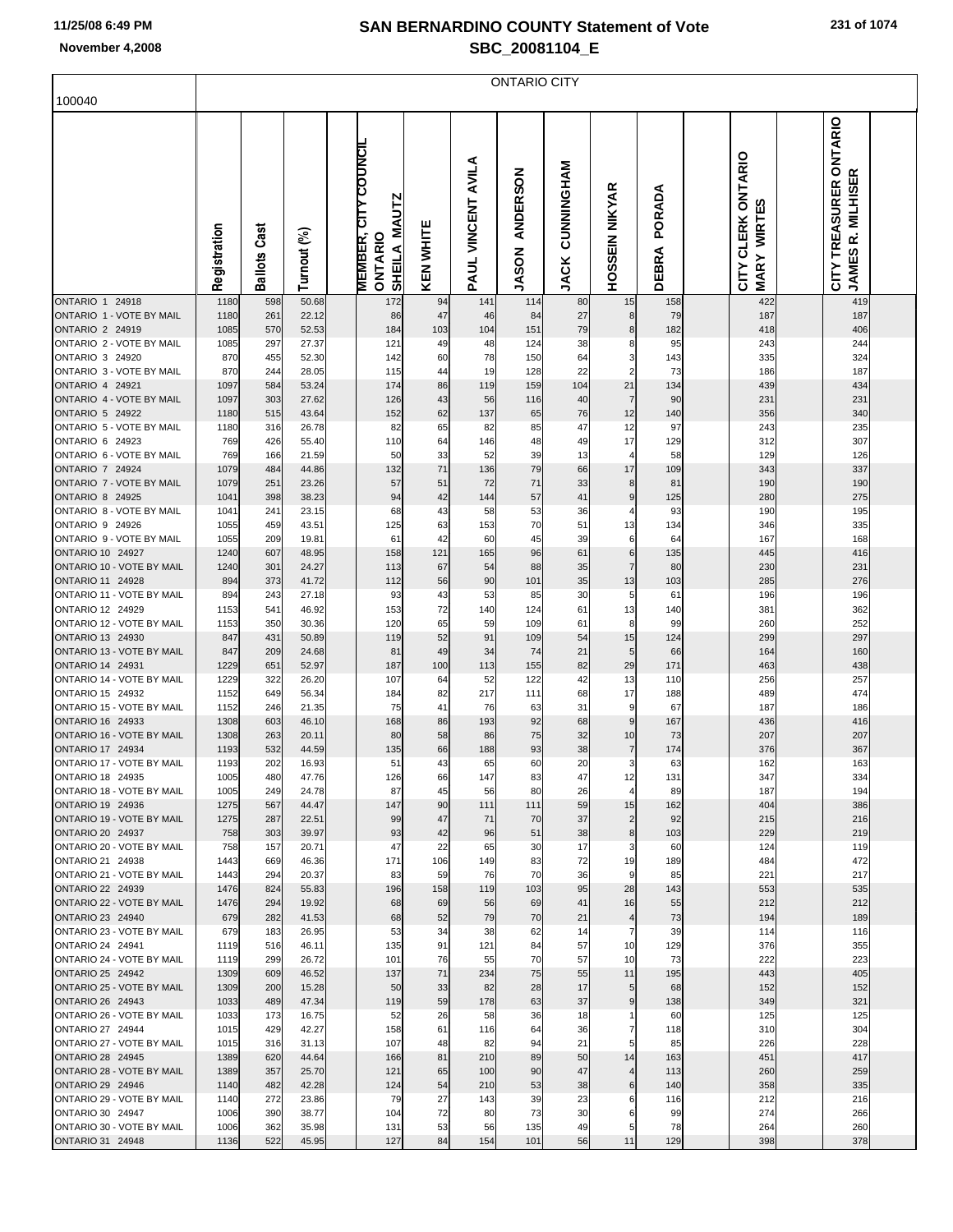|                                                      |              |                       |                |                                                        |                      |                      | <b>ONTARIO CITY</b>             |                                   |                                 |                    |                                          |                                                                |  |
|------------------------------------------------------|--------------|-----------------------|----------------|--------------------------------------------------------|----------------------|----------------------|---------------------------------|-----------------------------------|---------------------------------|--------------------|------------------------------------------|----------------------------------------------------------------|--|
| 100040                                               |              |                       |                |                                                        |                      |                      |                                 |                                   |                                 |                    |                                          |                                                                |  |
|                                                      | Registration | <b>Ballots Cast</b>   | Turnout (%)    | MEMBER, CITY COUNCIL<br>SHEILA MAUTZ<br><b>ONTARIO</b> | <b>KEN WHITE</b>     | PAUL VINCENT AVILA   | <b>ANDERSON</b><br><b>JASON</b> | <b>NAHONINGHAM</b><br><b>JACK</b> | <b>HOSSEIN NIKYAR</b>           | PORADA<br>DEBRA    | CITY CLERK ONTARIO<br><b>MARY WIRTES</b> | CITY TREASURER ONTARIO<br><b>MILHISER</b><br>ؾ<br><b>JAMES</b> |  |
| ONTARIO 31 - VOTE BY MAIL<br>ONTARIO 32 24949        | 1136         | 296                   | 26.06          | 79                                                     | 63                   | 73                   | 87                              | 39                                | 12                              | 74                 | 223                                      | 219                                                            |  |
| ONTARIO 32 - VOTE BY MAIL                            | 797<br>797   | 393<br>163            | 49.31<br>20.45 | 106<br>54                                              | 48<br>31             | 124<br>41            | 76<br>50                        | 41<br>19                          | 5<br>$\overline{\mathbf{c}}$    | 91<br>47           | 270<br>124                               | 254<br>121                                                     |  |
| ONTARIO 33 24950                                     | 1168         | 626                   | 53.60          | 186                                                    | 96                   | 179                  | 101                             | 50                                | 17                              | 154                | 455                                      | 424                                                            |  |
| ONTARIO 33 - VOTE BY MAIL<br>ONTARIO 34 24951        | 1168         | 276                   | 23.63          | 81                                                     | 59                   | 89                   | 61                              | 25                                | 14                              | 85                 | 207                                      | 211                                                            |  |
| ONTARIO 34 - VOTE BY MAIL                            | 1210<br>1210 | 465<br>266            | 38.43<br>21.98 | 145<br>109                                             | 72<br>36             | 101<br>50            | 84<br>71                        | 47<br>33                          | 11<br>11                        | 82<br>69           | 324<br>195                               | 321<br>193                                                     |  |
| ONTARIO 35 24952                                     | 898          | 487                   | 54.23          | 154                                                    | 67                   | 104                  | 91                              | 46                                | 5                               | 119                | 344                                      | 333                                                            |  |
| ONTARIO 35 - VOTE BY MAIL                            | 898          | 211                   | 23.50          | 78                                                     | 40                   | 39                   | 57                              | 21                                | 5                               | 51                 | 146                                      | 145                                                            |  |
| ONTARIO 36 24953<br>ONTARIO 36 - VOTE BY MAIL        | 638<br>638   | 264<br>135            | 41.38<br>21.16 | 73<br>44                                               | 46<br>21             | 81<br>46             | 47<br>31                        | 32<br>15                          | 5<br>$\overline{\mathbf{c}}$    | 61<br>38           | 208<br>97                                | 192<br>96                                                      |  |
| ONTARIO 37 24954                                     | 1026         | 421                   | 41.03          | 167                                                    | 62                   | 91                   | 113                             | 47                                | 4                               | 98                 | 321                                      | 302                                                            |  |
| ONTARIO 37 - VOTE BY MAIL                            | 1026         | 313                   | 30.51          | 146                                                    | 63                   | 64                   | 128                             | 26                                | $\boldsymbol{9}$                | 61                 | 247                                      | 244                                                            |  |
| ONTARIO 38 24955                                     | 637          | 288                   | 45.21          | 87                                                     | 45                   | 99                   | 59                              | 22                                | 3                               | 80                 | 219                                      | 209                                                            |  |
| ONTARIO 38 - VOTE BY MAIL<br>ONTARIO 39 24956        | 637<br>1225  | 138<br>583            | 21.66<br>47.59 | 50<br>185                                              | 21<br>98             | 39<br>133            | 41<br>133                       | 12<br>48                          | $\overline{\mathbf{c}}$<br>18   | 37<br>126          | 107<br>403                               | 106<br>399                                                     |  |
| ONTARIO 39 - VOTE BY MAIL                            | 1225         | 382                   | 31.18          | 122                                                    | 67                   | 79                   | 109                             | 31                                | $\overline{7}$                  | 97                 | 267                                      | 266                                                            |  |
| ONTARIO 40 24957                                     | 1327         | 605                   | 45.59          | 178                                                    | 98                   | 116                  | 144                             | 69                                | 16                              | 111                | 411                                      | 401                                                            |  |
| ONTARIO 40 - VOTE BY MAIL<br>ONTARIO 41 24958        | 1327<br>1198 | 338<br>626            | 25.47<br>52.25 | 134<br>194                                             | 62<br>84             | 64<br>113            | 128<br>140                      | 36<br>74                          | 5<br>12                         | 78<br>135          | 252<br>427                               | 258<br>420                                                     |  |
| ONTARIO 41 - VOTE BY MAIL                            | 1198         | 343                   | 28.63          | 135                                                    | 63                   | 70                   | 129                             | 42                                | 5                               | 67                 | 256                                      | 254                                                            |  |
| ONTARIO 42 24959                                     | 1231         | 567                   | 46.06          | 166                                                    | 91                   | 130                  | 130                             | 68                                | 10                              | 106                | 408                                      | 400                                                            |  |
| ONTARIO 42 - VOTE BY MAIL                            | 1231         | 378                   | 30.71          | 149                                                    | 79                   | 82                   | 132                             | 38                                | 5                               | 67                 | 278                                      | 275                                                            |  |
| ONTARIO 43 24960<br>ONTARIO 43 - VOTE BY MAIL        | 1247<br>1247 | 619<br>278            | 49.64<br>22.29 | 199<br>103                                             | 78<br>58             | 184<br>77            | 114<br>83                       | 64<br>34                          | 20<br>$\overline{\mathcal{A}}$  | 137<br>63          | 468<br>211                               | 453<br>209                                                     |  |
| ONTARIO 44 24961                                     | 936          | 478                   | 51.07          | 155                                                    | 62                   | 116                  | 78                              | 44                                | 10                              | 85                 | 351                                      | 339                                                            |  |
| ONTARIO 44 - VOTE BY MAIL                            | 936          | 263                   | 28.10          | 84                                                     | 49                   | 53                   | 62                              | 44                                | $\overline{7}$                  | $71$               | 190                                      | 187                                                            |  |
| ONTARIO 45 24962<br>ONTARIO 45 - VOTE BY MAIL        | 1102         | 505<br>332            | 45.83          | 177                                                    | 67                   | 93                   | 96                              | 52                                | 12                              | 100<br>81          | 366<br>239                               | 361                                                            |  |
| ONTARIO 46 24963                                     | 1102<br>899  | 405                   | 30.13<br>45.05 | 134<br>122                                             | 59<br>72             | 74<br>88             | 90<br>82                        | 27<br>40                          | $\overline{\mathbf{c}}$<br>11   | 92                 | 295                                      | 234<br>287                                                     |  |
| ONTARIO 46 - VOTE BY MAIL                            | 899          | 252                   | 28.03          | 76                                                     | 44                   | 41                   | 81                              | 27                                | 5                               | 68                 | 187                                      | 185                                                            |  |
| ONTARIO 47 24964                                     | 713          | 419                   | 58.77          | 144                                                    | 71                   | 71                   | 95                              | 46                                | 6                               | 94                 | 301                                      | 304                                                            |  |
| ONTARIO 47 - VOTE BY MAIL<br>ONTARIO 48 24965        | 713<br>151   | 190<br>126            | 26.65<br>83.44 | 71<br>44                                               | 38<br>$5 \mid$       | 36<br>12             | 43<br>44                        | 14<br>13                          | 1<br>5                          | 64<br>33           | 148<br>78                                | 151<br>78                                                      |  |
| ONTARIO 48 - VOTE BY MAIL                            | 151          | $\overline{0}$        | 0.00           | 0                                                      | 0                    | 0                    | 0                               | 0                                 | 0                               | 0                  | 0                                        |                                                                |  |
| ONTARIO 49 24966                                     | 17           | 17                    | 100.00         |                                                        | 5 <sub>l</sub>       | 3                    | 3                               | 3                                 |                                 | 1                  | 11                                       | 11                                                             |  |
| ONTARIO 49 - VOTE BY MAIL<br>ONTARIO 50 24967        | 17<br>655    | $\overline{0}$<br>328 | 0.00<br>50.08  | $\mathbf{0}$<br>85                                     | $\overline{0}$<br>42 | $\mathbf 0$<br>101   | $\mathbf 0$<br>54               | $\mathbf 0$<br>47                 | $\mathbf 0$                     | $\mathbf{0}$<br>79 | $\mathbf 0$<br>222                       | 219                                                            |  |
| ONTARIO 50 - VOTE BY MAIL                            | 655          | 147                   | 22.44          | 55                                                     | 20                   | 24                   | 47                              | 17                                | $\overline{c}$<br>$\frac{3}{2}$ | 46                 | 114                                      | 113                                                            |  |
| <b>ONTARIO 51 24968</b>                              | 790          | 411                   | 52.03          | 112                                                    | 60                   | 104                  | 85                              | 44                                | 4                               | 105                | 300                                      | 283                                                            |  |
| ONTARIO 51 - VOTE BY MAIL                            | 790          | 180                   | 22.78          | 55                                                     | 27                   | 60                   | 46                              | 20                                | $\overline{2}$                  | 38                 | 135                                      | 131                                                            |  |
| <b>ONTARIO 52 24969</b><br>ONTARIO 52 - VOTE BY MAIL | 753<br>753   | 375<br>244            | 49.80<br>32.40 | 107<br>97                                              | 60<br>37             | 74<br>46             | 101<br>102                      | 41<br>27                          | 12<br>12                        | 90<br>57           | 255<br>183                               | 253<br>182                                                     |  |
| <b>ONTARIO 53 24970</b>                              | 525          | 237                   | 45.14          | 84                                                     | 36                   | 45                   | 41                              | 22                                | 5                               | 47                 | 168                                      | 175                                                            |  |
| ONTARIO 53 - VOTE BY MAIL                            | 525          | 148                   | 28.19          | 58                                                     | 27                   | 30                   | 47                              | 21                                | 4                               | 36                 | 116                                      | 116                                                            |  |
| ONTARIO 54 24971<br>ONTARIO 54 - VOTE BY MAIL        | 612<br>612   | 319<br>206            | 52.12<br>33.66 | 110<br>71                                              | 42<br>36             | 87<br>46             | 71<br>60                        | 28<br>23                          | 9<br>6                          | 64<br>56           | 233<br>161                               | 227<br>161                                                     |  |
| <b>ONTARIO 55 24972</b>                              | 727          | 402                   | 55.30          | 130                                                    | 59                   | 109                  | 61                              | 25                                | 8                               | 92                 | 276                                      | 267                                                            |  |
| ONTARIO 55 - VOTE BY MAIL                            | 727          | 164                   | 22.56          | 65                                                     | 30                   | 42                   | 43                              | 17                                | 5                               | 39                 | 125                                      | 128                                                            |  |
| <b>ONTARIO 56 24973</b>                              | 676          | 226                   | 33.43          | 52                                                     | 20                   | 63                   | 30                              | 22                                | 10                              | 81                 | 145                                      | 142                                                            |  |
| ONTARIO 56 - VOTE BY MAIL<br>ONTARIO 57 24974        | 676<br>713   | 135<br>296            | 19.97<br>41.51 | 39<br>104                                              | 27<br>44             | 48<br>89             | 30<br>49                        | 19<br>37                          | $5 \mid$<br>4                   | 45<br>81           | 108<br>211                               | 108<br>213                                                     |  |
| ONTARIO 57 - VOTE BY MAIL                            | 713          | 201                   | 28.19          | 51                                                     | 49                   | 53                   | 58                              | 21                                | 3                               | 51                 | 138                                      | 136                                                            |  |
| <b>ONTARIO 58 24975</b>                              | 518          | 265                   | 51.16          | 85                                                     | 37                   | 54                   | 60                              | 21                                | 5                               | 53                 | 191                                      | 188                                                            |  |
| ONTARIO 58 - VOTE BY MAIL                            | 518          | 187                   | 36.10          | 82                                                     | 33                   | 27                   | 62                              | 16                                | $\overline{c}$                  | 40                 | 147                                      | 147                                                            |  |
| <b>ONTARIO 59 24976</b><br>ONTARIO 59 - VOTE BY MAIL | 430<br>430   | 233<br>120            | 54.19<br>27.91 | 91<br>54                                               | 40<br>24             | 50<br>26             | 66<br>43                        | 20<br>$\overline{7}$              | $\overline{7}$<br>$\mathbf{1}$  | 49<br>24           | 189<br>94                                | 187<br>94                                                      |  |
| ONTARIO 60 24977                                     | 14           | 10                    | 71.43          | 1                                                      | $\mathbf 0$          |                      | 0                               | 2                                 | $\Omega$                        | 6                  | 8                                        |                                                                |  |
| ONTARIO 60 - VOTE BY MAIL                            | 14           | $\mathbf 0$           | 0.00           | $\Omega$                                               | $\mathbf 0$          | 0                    | 0                               | 0                                 | $\Omega$                        | 0                  | 0                                        |                                                                |  |
| ONTARIO 61 24978                                     | 143          | 85                    | 59.44          | 23                                                     | 11                   | 18<br>$\overline{0}$ | 13                              | 10                                | 0<br>$\mathbf 0$                | 28<br>$\mathbf{1}$ | 60                                       | 62                                                             |  |
| ONTARIO 61 - VOTE BY MAIL                            | 143          | 5 <sub>l</sub>        | 3.50           | $\mathbf{1}$                                           | 2                    |                      | $\overline{1}$                  | $\mathbf{1}$                      |                                 |                    | 3                                        | 3                                                              |  |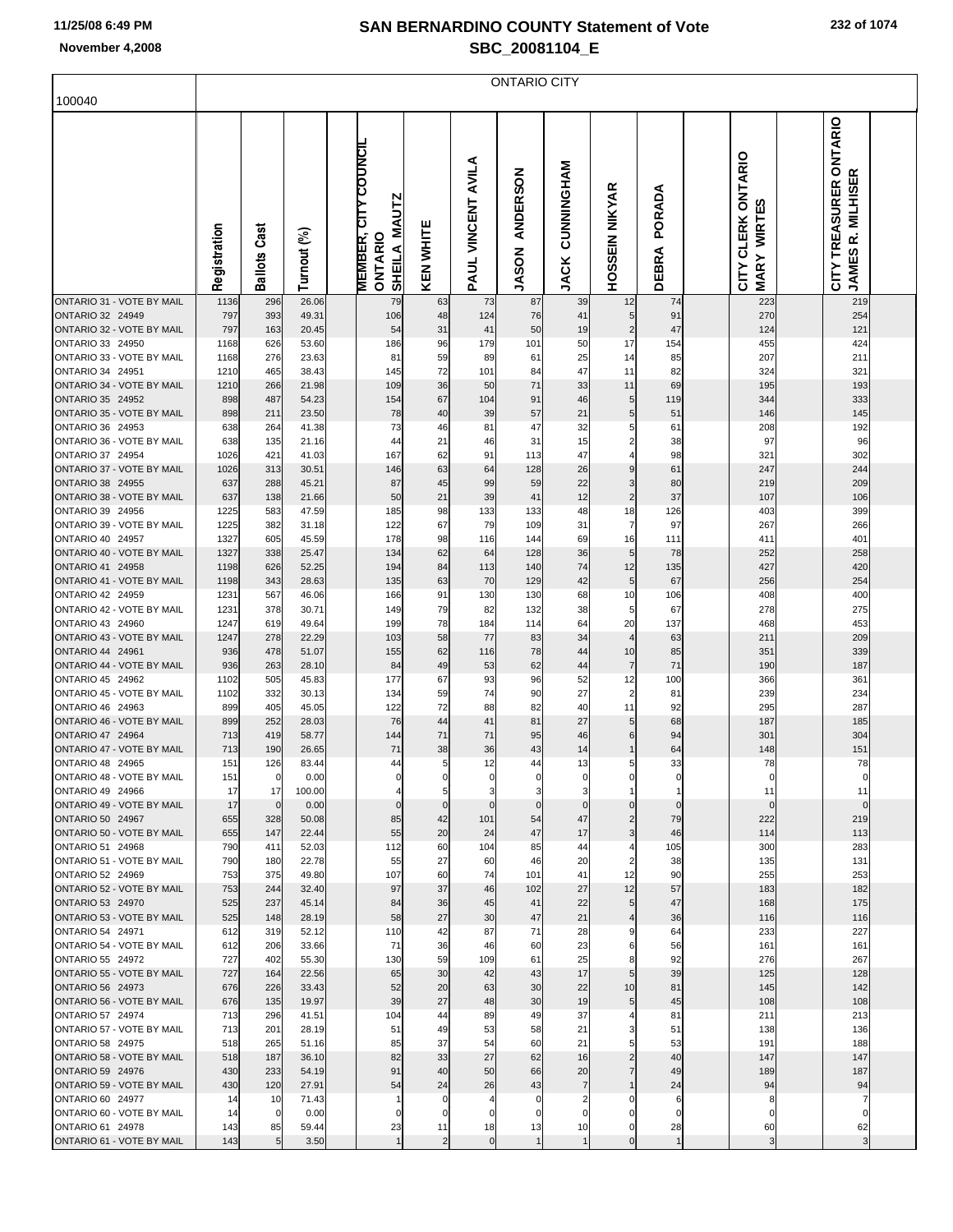| 100040                     | <b>ONTARIO CITY</b> |                     |             |  |                                                                         |                  |                    |                                 |                                  |                |                 |                                                      |                                                                     |           |                                             |  |
|----------------------------|---------------------|---------------------|-------------|--|-------------------------------------------------------------------------|------------------|--------------------|---------------------------------|----------------------------------|----------------|-----------------|------------------------------------------------------|---------------------------------------------------------------------|-----------|---------------------------------------------|--|
|                            | Registration        | <b>Ballots Cast</b> | Turnout (%) |  | <b>MEMBER, CITY COUNCIL</b><br><b>MAUTZ</b><br>ONTARIO<br><b>SHEILA</b> | <b>KEN WHITE</b> | PAUL VINCENT AVILA | <b>ANDERSON</b><br><b>JASON</b> | <b>NAHONINAHO</b><br><b>JACK</b> | HOSSEIN NIKYAR | PORADA<br>DEBRA |                                                      | <b>CLERK ONTARIO</b><br><b>WIRTES</b><br><b>MARY</b><br><b>CITY</b> |           | CITY TREASURER ONTARIO<br>JAMES R. MILHISER |  |
| ONTARIO 62 24979           | $\Omega$            |                     | 0.00        |  |                                                                         |                  | ***********        |                                 |                                  |                |                 | <b>Insufficient Turnout to Protect Voter Privacy</b> |                                                                     | ********* |                                             |  |
| ONTARIO 62 - VOTE BY MAIL  | O                   | $\mathbf 0$         | 0.00        |  | 0                                                                       | 0                | 0                  | $\bf{0}$                        | $\Omega$                         | $\Omega$       |                 |                                                      |                                                                     |           |                                             |  |
| ONTARIO 63 24980           |                     | $\Omega$            | 0.00        |  | $\Omega$                                                                | $\mathbf 0$      | $\Omega$           | $\mathbf 0$                     | $\Omega$                         | $\sqrt{ }$     | $\Omega$        |                                                      |                                                                     |           |                                             |  |
| ONTARIO 63 - VOTE BY MAIL  |                     | $\Omega$            | 0.00        |  | ŋ                                                                       | O                |                    | $\Omega$                        |                                  | $\mathcal{C}$  |                 |                                                      |                                                                     |           |                                             |  |
| ONTARIO 64 24981           |                     | 0                   | 0.00        |  |                                                                         |                  |                    | $\Omega$                        |                                  | C              |                 |                                                      |                                                                     |           |                                             |  |
| ONTARIO 64 - VOTE BY MAIL  |                     | $\Omega$            | 0.00        |  | O                                                                       | ŋ                |                    | $\Omega$                        |                                  |                |                 |                                                      |                                                                     |           |                                             |  |
| <b>ONTARIO 65 24982</b>    |                     | $\mathbf 0$         | 0.00        |  |                                                                         | $\Omega$         | $\Omega$           | $\Omega$                        |                                  |                |                 |                                                      |                                                                     |           |                                             |  |
| ONTARIO 65 - VOTE BY MAIL  |                     | $\Omega$            | 0.00        |  | 0                                                                       | $\Omega$         |                    |                                 |                                  |                |                 |                                                      |                                                                     |           |                                             |  |
| ONTARIO 66 24983           |                     | $\Omega$            | 0.00        |  | $\Omega$                                                                | $\Omega$         | $\Omega$           | $\Omega$                        | $\cap$                           | ſ              |                 |                                                      |                                                                     |           |                                             |  |
| ONTARIO 66 - VOTE BY MAIL  |                     | $\Omega$            | 0.00        |  | $\mathbf{0}$                                                            | $\overline{0}$   | 0                  | $\Omega$                        |                                  |                |                 |                                                      | 0                                                                   |           |                                             |  |
| ONTARIO 67 24984           |                     |                     | 100.00      |  |                                                                         |                  | ***********        |                                 |                                  |                |                 | <b>Insufficient Turnout to Protect Voter Privacy</b> |                                                                     | ********* |                                             |  |
| ONTARIO 67 - VOTE BY MAIL  |                     | $\Omega$            | 0.00        |  | $\mathsf{o}$                                                            | 이                | 0                  |                                 |                                  |                |                 |                                                      | 0                                                                   |           | $\Omega$                                    |  |
| ONTARIO 68 24985           |                     | 3                   | 75.00       |  |                                                                         |                  | ****               |                                 |                                  |                |                 | <b>Insufficient Turnout to Protect Voter Privacy</b> |                                                                     | ********* |                                             |  |
| ONTARIO 68 - VOTE BY MAIL  |                     | $\mathbf 0$         | 0.00        |  | $\mathbf 0$                                                             | $\mathbf 0$      | $\mathbf 0$        |                                 |                                  |                |                 |                                                      | O                                                                   |           | $\Omega$                                    |  |
| ONTARIO 69 24986           | 115                 | 70                  | 60.87       |  | 13                                                                      | 12               | 18<br>***********  | 23                              | 8                                |                | 19              |                                                      | 48                                                                  | ********* | 46                                          |  |
| ONTARIO 69 - VOTE BY MAIL  | 115                 | -1                  | 0.87        |  |                                                                         |                  |                    |                                 |                                  |                |                 | <b>Insufficient Turnout to Protect Voter Privacy</b> |                                                                     |           |                                             |  |
| <b>Precinct Totals</b>     | 57251               | 27214               | 47.53       |  | 7857                                                                    | 3998             | 7016               | 5161                            | 2901                             | 622            | 6869            |                                                      | 19566                                                               |           | 18901                                       |  |
| <b>VOTE BY MAIL Totals</b> | 57251               | 14159               | 24.73       |  | 4841                                                                    | 2616             | 3330               | 4216                            | 1642                             | 337            | 3914            |                                                      | 10661                                                               |           | 10626                                       |  |
| <b>Grand Totals</b>        | 57251               | 41373               | 72.27       |  | 12698                                                                   | 6614             | 10346              | 9377                            | 4543                             | 959            | 10783           |                                                      | 30227                                                               |           | 29527                                       |  |
| <b>SAN BERNARDINO</b>      | 57251               | 41373               | 72.27       |  | 12698                                                                   | 6614             | 10346              | 9377                            | 4543                             | 959            | 10783           |                                                      | 30227                                                               |           | 29527                                       |  |
| STATE BOARD OF EQUALIZATI  | 57251               | 41373               | 72.27       |  | 12698                                                                   | 6614             | 10346              | 9377                            | 4543                             | 959            | 10783           |                                                      | 30227                                                               |           | 29527                                       |  |
| 42nd CONGRESS              | 17                  | 17                  | 100.00      |  |                                                                         | 5                |                    | 3                               |                                  | $\overline{1}$ |                 |                                                      | 11                                                                  |           | 11                                          |  |
| 43rd CONGRESS              | 57234               | 41356               | 72.26       |  | 12694                                                                   | 6609             | 10343              | 9374                            | 4540                             | 958            | 10782           |                                                      | 30216                                                               |           | 29516                                       |  |
| 29th SENATE                | 17                  | 17                  | 100.00      |  |                                                                         | 5                |                    | 3                               |                                  |                |                 |                                                      | 11                                                                  |           | 11                                          |  |
| 32nd SENATE                | 57234               | 41356               | 72.26       |  | 12694                                                                   | 6609             | 10343              | 9374                            | 4540                             | 958            | 10782           |                                                      | 30216                                                               |           | 29516                                       |  |
| 61st ASSEMBLY              | 57251               | 41373               | 72.27       |  | 12698                                                                   | 6614             | 10346              | 9377                            | 4543                             | 959            | 10783           |                                                      | 30227                                                               |           | 29527                                       |  |
| Supervisorial District 4   | 57251               | 41373               | 72.27       |  | 12698                                                                   | 6614             | 10346              | 9377                            | 4543                             | 959            | 10783           |                                                      | 30227                                                               |           | 29527                                       |  |
| Ontario City               | 57251               | 41373               | 72.27       |  | 12698                                                                   | 6614             | 10346              | 9377                            | 4543                             | 959            | 10783           |                                                      | 30227                                                               |           | 29527                                       |  |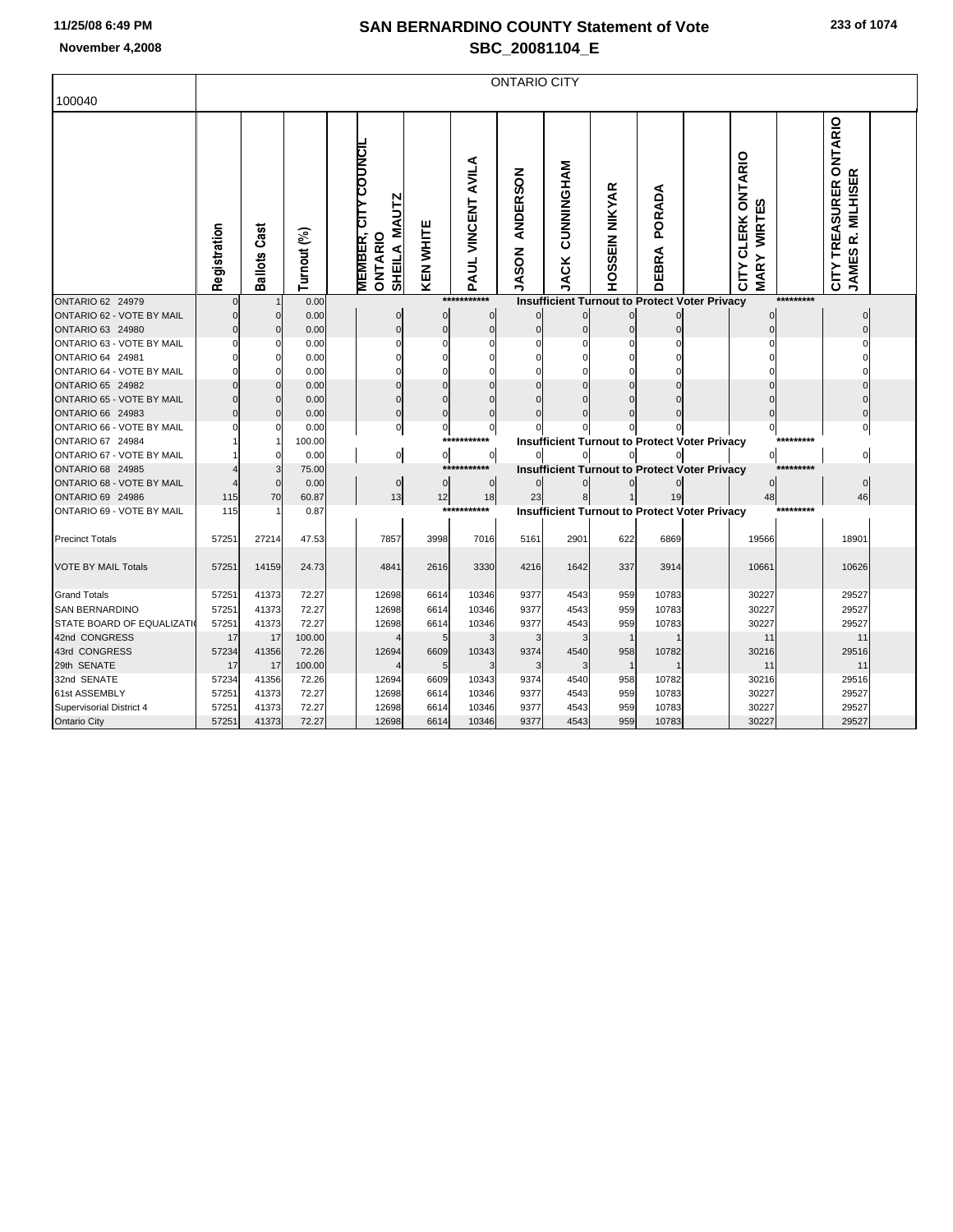|                                                      | <b>ONTARIO CITY</b> |                     |                |  |                                                               |                  |                    |                                 |                                   |                               |                 |  |                                   |  |                                                       |  |
|------------------------------------------------------|---------------------|---------------------|----------------|--|---------------------------------------------------------------|------------------|--------------------|---------------------------------|-----------------------------------|-------------------------------|-----------------|--|-----------------------------------|--|-------------------------------------------------------|--|
| 100040                                               |                     |                     |                |  |                                                               |                  |                    |                                 |                                   |                               |                 |  |                                   |  |                                                       |  |
|                                                      | Registration        | <b>Ballots Cast</b> | Turnout (%)    |  | <b>MEMBER, CITY COUNCIL</b><br>SHEILA MAUTZ<br><b>ONTARIO</b> | <b>KEN WHITE</b> | PAUL VINCENT AVILA | <b>ANDERSON</b><br><b>JASON</b> | <b>NAHONINGHAM</b><br><b>JACK</b> | <b>HOSSEIN NIKYAR</b>         | PORADA<br>DEBRA |  | CITY CLERK ONTARIO<br>MARY WIRTES |  | CITY TREASURER ONTARIO<br>R. MILHISER<br><b>JAMES</b> |  |
| ONTARIO 1 24918<br>ONTARIO 1 - VOTE BY MAIL          | 1180<br>1180        | 598<br>261          | 50.68<br>22.12 |  | 172<br>86                                                     | 94<br>47         | 141                | 114                             | 80                                | 15                            | 158             |  | 422<br>187                        |  | 419<br>187                                            |  |
| <b>ONTARIO 2 24919</b>                               | 1085                | 570                 | 52.53          |  | 184                                                           | 103              | 46<br>104          | 84<br>151                       | 27<br>79                          | 8<br>8                        | 79<br>182       |  | 418                               |  | 406                                                   |  |
| ONTARIO 2 - VOTE BY MAIL                             | 1085                | 297                 | 27.37          |  | 121                                                           | 49               | 48                 | 124                             | 38                                | 8                             | 95              |  | 243                               |  | 244                                                   |  |
| ONTARIO 3 24920<br>ONTARIO 3 - VOTE BY MAIL          | 870                 | 455                 | 52.30          |  | 142                                                           | 60               | 78                 | 150                             | 64                                | 3<br>$\overline{2}$           | 143             |  | 335                               |  | 324                                                   |  |
| <b>ONTARIO 4 24921</b>                               | 870<br>1097         | 244<br>584          | 28.05<br>53.24 |  | 115<br>174                                                    | 44<br>86         | 19<br>119          | 128<br>159                      | 22<br>104                         | 21                            | 73<br>134       |  | 186<br>439                        |  | 187<br>434                                            |  |
| ONTARIO 4 - VOTE BY MAIL                             | 1097                | 303                 | 27.62          |  | 126                                                           | 43               | 56                 | 116                             | 40                                | $\overline{7}$                | 90              |  | 231                               |  | 231                                                   |  |
| <b>ONTARIO 5 24922</b>                               | 1180                | 515                 | 43.64          |  | 152                                                           | 62               | 137                | 65                              | 76                                | 12                            | 140             |  | 356                               |  | 340                                                   |  |
| ONTARIO 5 - VOTE BY MAIL<br>ONTARIO 6 24923          | 1180<br>769         | 316<br>426          | 26.78<br>55.40 |  | 82<br>110                                                     | 65<br>64         | 82<br>146          | 85<br>48                        | 47<br>49                          | 12<br>17                      | 97<br>129       |  | 243<br>312                        |  | 235<br>307                                            |  |
| ONTARIO 6 - VOTE BY MAIL                             | 769                 | 166                 | 21.59          |  | 50                                                            | 33               | 52                 | 39                              | 13                                | 4                             | 58              |  | 129                               |  | 126                                                   |  |
| ONTARIO 7 24924                                      | 1079                | 484                 | 44.86          |  | 132                                                           | 71               | 136                | 79                              | 66                                | 17                            | 109             |  | 343                               |  | 337                                                   |  |
| ONTARIO 7 - VOTE BY MAIL<br><b>ONTARIO 8 24925</b>   | 1079                | 251                 | 23.26          |  | 57                                                            | 51               | 72                 | 71                              | 33                                | 8                             | 81              |  | 190                               |  | 190                                                   |  |
| ONTARIO 8 - VOTE BY MAIL                             | 1041<br>1041        | 398<br>241          | 38.23<br>23.15 |  | 94<br>68                                                      | 42<br>43         | 144<br>58          | 57<br>53                        | 41<br>36                          | 9<br>4                        | 125<br>93       |  | 280<br>190                        |  | 275<br>195                                            |  |
| ONTARIO 9 24926                                      | 1055                | 459                 | 43.51          |  | 125                                                           | 63               | 153                | 70                              | 51                                | 13                            | 134             |  | 346                               |  | 335                                                   |  |
| ONTARIO 9 - VOTE BY MAIL                             | 1055                | 209                 | 19.81          |  | 61                                                            | 42               | 60                 | 45                              | 39                                | 6                             | 64              |  | 167                               |  | 168                                                   |  |
| <b>ONTARIO 10 24927</b><br>ONTARIO 10 - VOTE BY MAIL | 1240<br>1240        | 607<br>301          | 48.95<br>24.27 |  | 158<br>113                                                    | 121<br>67        | 165<br>54          | 96<br>88                        | 61<br>35                          | 6<br>$\overline{7}$           | 135<br>80       |  | 445<br>230                        |  | 416<br>231                                            |  |
| <b>ONTARIO 11 24928</b>                              | 894                 | 373                 | 41.72          |  | 112                                                           | 56               | 90                 | 101                             | 35                                | 13                            | 103             |  | 285                               |  | 276                                                   |  |
| ONTARIO 11 - VOTE BY MAIL                            | 894                 | 243                 | 27.18          |  | 93                                                            | 43               | 53                 | 85                              | 30                                | 5                             | 61              |  | 196                               |  | 196                                                   |  |
| ONTARIO 12 24929                                     | 1153                | 541                 | 46.92          |  | 153                                                           | 72               | 140                | 124                             | 61                                | 13                            | 140             |  | 381                               |  | 362                                                   |  |
| ONTARIO 12 - VOTE BY MAIL<br>ONTARIO 13 24930        | 1153<br>847         | 350<br>431          | 30.36<br>50.89 |  | 120<br>119                                                    | 65<br>52         | 59<br>91           | 109<br>109                      | 61<br>54                          | 8<br>15                       | 99<br>124       |  | 260<br>299                        |  | 252<br>297                                            |  |
| ONTARIO 13 - VOTE BY MAIL                            | 847                 | 209                 | 24.68          |  | 81                                                            | 49               | 34                 | 74                              | 21                                | 5                             | 66              |  | 164                               |  | 160                                                   |  |
| <b>ONTARIO 14 24931</b>                              | 1229                | 651                 | 52.97          |  | 187                                                           | 100              | 113                | 155                             | 82                                | 29                            | 171             |  | 463                               |  | 438                                                   |  |
| ONTARIO 14 - VOTE BY MAIL<br><b>ONTARIO 15 24932</b> | 1229<br>1152        | 322<br>649          | 26.20<br>56.34 |  | 107<br>184                                                    | 64<br>82         | 52<br>217          | 122<br>111                      | 42<br>68                          | 13<br>17                      | 110<br>188      |  | 256<br>489                        |  | 257<br>474                                            |  |
| ONTARIO 15 - VOTE BY MAIL                            | 1152                | 246                 | 21.35          |  | 75                                                            | 41               | 76                 | 63                              | 31                                | 9                             | 67              |  | 187                               |  | 186                                                   |  |
| <b>ONTARIO 16 24933</b>                              | 1308                | 603                 | 46.10          |  | 168                                                           | 86               | 193                | 92                              | 68                                | 9                             | 167             |  | 436                               |  | 416                                                   |  |
| ONTARIO 16 - VOTE BY MAIL                            | 1308                | 263                 | 20.11          |  | 80                                                            | 58               | 86                 | 75                              | 32                                | 10                            | 73              |  | 207                               |  | 207                                                   |  |
| <b>ONTARIO 17 24934</b><br>ONTARIO 17 - VOTE BY MAIL | 1193<br>1193        | 532<br>202          | 44.59<br>16.93 |  | 135<br>51                                                     | 66<br>43         | 188<br>65          | 93<br>60                        | 38<br>20                          | $\overline{7}$<br>3           | 174<br>63       |  | 376<br>162                        |  | 367<br>163                                            |  |
| <b>ONTARIO 18 24935</b>                              | 1005                | 480                 | 47.76          |  | 126                                                           | 66               | 147                | 83                              | 47                                | 12                            | 131             |  | 347                               |  | 334                                                   |  |
| ONTARIO 18 - VOTE BY MAIL                            | 1005                | 249                 | 24.78          |  | 87                                                            | 45               | 56                 | 80                              | 26                                | 4                             | 89              |  | 187                               |  | 194                                                   |  |
| <b>ONTARIO 19 24936</b><br>ONTARIO 19 - VOTE BY MAIL | 1275<br>1275        | 567<br>287          | 44.47<br>22.51 |  | 147<br>99                                                     | 90<br>47         | 111<br>71          | 111<br>70                       | 59<br>37                          | 15<br>$\overline{c}$          | 162<br>92       |  | 404<br>215                        |  | 386<br>216                                            |  |
| <b>ONTARIO 20 24937</b>                              | 758                 | 303                 | 39.97          |  | 93                                                            | 42               | 96                 | 51                              | 38                                | 8                             | 103             |  | 229                               |  | 219                                                   |  |
| ONTARIO 20 - VOTE BY MAIL                            | 758                 | 157                 | 20.71          |  | 47                                                            | 22               | 65                 | 30                              | 17                                | 3                             | 60              |  | 124                               |  | 119                                                   |  |
| <b>ONTARIO 21 24938</b>                              | 1443                | 669                 | 46.36          |  | 171                                                           | 106              | 149                | 83                              | 72                                | 19                            | 189             |  | 484                               |  | 472                                                   |  |
| ONTARIO 21 - VOTE BY MAIL<br><b>ONTARIO 22 24939</b> | 1443<br>1476        | 294<br>824          | 20.37<br>55.83 |  | 83<br>196                                                     | 59<br>158        | 76<br>119          | 70<br>103                       | 36<br>95                          | 9<br>28                       | 85<br>143       |  | 221<br>553                        |  | 217<br>535                                            |  |
| ONTARIO 22 - VOTE BY MAIL                            | 1476                | 294                 | 19.92          |  | 68                                                            | 69               | 56                 | 69                              | 41                                | 16                            | 55              |  | 212                               |  | 212                                                   |  |
| <b>ONTARIO 23 24940</b>                              | 679                 | 282                 | 41.53          |  | 68                                                            | 52               | 79                 | 70                              | 21                                | $\overline{\mathbf{r}}$       | 73              |  | 194                               |  | 189                                                   |  |
| ONTARIO 23 - VOTE BY MAIL<br>ONTARIO 24 24941        | 679                 | 183                 | 26.95          |  | 53                                                            | 34               | 38                 | 62                              | 14                                | 7                             | 39              |  | 114                               |  | 116                                                   |  |
| ONTARIO 24 - VOTE BY MAIL                            | 1119<br>1119        | 516<br>299          | 46.11<br>26.72 |  | 135<br>101                                                    | 91<br>76         | 121<br>55          | 84<br>70                        | 57<br>57                          | 10<br>10                      | 129<br>73       |  | 376<br>222                        |  | 355<br>223                                            |  |
| <b>ONTARIO 25 24942</b>                              | 1309                | 609                 | 46.52          |  | 137                                                           | 71               | 234                | 75                              | 55                                | 11                            | 195             |  | 443                               |  | 405                                                   |  |
| ONTARIO 25 - VOTE BY MAIL                            | 1309                | 200                 | 15.28          |  | 50                                                            | 33               | 82                 | 28                              | 17                                | 5                             | 68              |  | 152                               |  | 152                                                   |  |
| <b>ONTARIO 26 24943</b><br>ONTARIO 26 - VOTE BY MAIL | 1033<br>1033        | 489<br>173          | 47.34<br>16.75 |  | 119<br>52                                                     | 59<br>26         | 178<br>58          | 63<br>36                        | 37<br>18                          | 9<br>1                        | 138<br>60       |  | 349<br>125                        |  | 321<br>125                                            |  |
| <b>ONTARIO 27 24944</b>                              | 1015                | 429                 | 42.27          |  | 158                                                           | 61               | 116                | 64                              | 36                                | $\overline{7}$                | 118             |  | 310                               |  | 304                                                   |  |
| ONTARIO 27 - VOTE BY MAIL                            | 1015                | 316                 | 31.13          |  | 107                                                           | 48               | 82                 | 94                              | 21                                | 5                             | 85              |  | 226                               |  | 228                                                   |  |
| <b>ONTARIO 28 24945</b>                              | 1389                | 620                 | 44.64          |  | 166                                                           | 81               | 210                | 89                              | 50                                | 14                            | 163             |  | 451                               |  | 417                                                   |  |
| ONTARIO 28 - VOTE BY MAIL<br><b>ONTARIO 29 24946</b> | 1389<br>1140        | 357<br>482          | 25.70<br>42.28 |  | 121<br>124                                                    | 65<br>54         | 100<br>210         | 90<br>53                        | 47<br>38                          | $\overline{\mathcal{A}}$<br>6 | 113<br>140      |  | 260<br>358                        |  | 259<br>335                                            |  |
| ONTARIO 29 - VOTE BY MAIL                            | 1140                | 272                 | 23.86          |  | 79                                                            | 27               | 143                | 39                              | 23                                | 6                             | 116             |  | 212                               |  | 216                                                   |  |
| <b>ONTARIO 30 24947</b>                              | 1006                | 390                 | 38.77          |  | 104                                                           | 72               | 80                 | 73                              | 30                                | 6                             | 99              |  | 274                               |  | 266                                                   |  |
| ONTARIO 30 - VOTE BY MAIL<br>ONTARIO 31 24948        | 1006<br>1136        | 362<br>522          | 35.98<br>45.95 |  | 131<br>127                                                    | 53<br>84         | 56<br>154          | 135<br>101                      | 49<br>56                          | 5                             | 78<br>129       |  | 264<br>398                        |  | 260<br>378                                            |  |
|                                                      |                     |                     |                |  |                                                               |                  |                    |                                 |                                   | 11                            |                 |  |                                   |  |                                                       |  |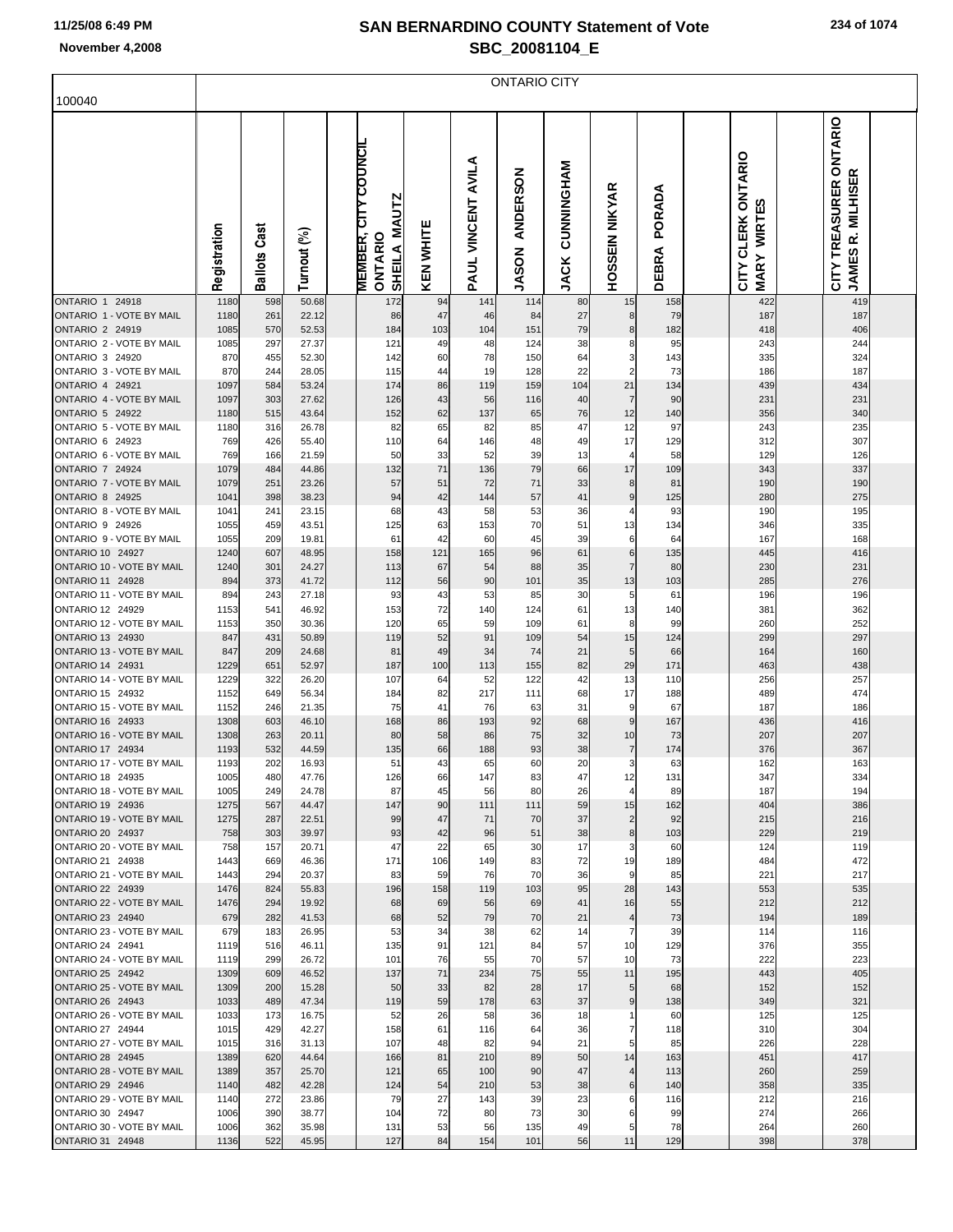$\Gamma$ 

## **SAN BERNARDINO COUNTY Statement of Vote November 4,2008 SBC\_20081104\_E**

ONTARIO CITY

| 100040                                               |              |                     |                |                      |                         |                |                    |                                 |                                  |                              |                        |                                                                |                                                                    |  |
|------------------------------------------------------|--------------|---------------------|----------------|----------------------|-------------------------|----------------|--------------------|---------------------------------|----------------------------------|------------------------------|------------------------|----------------------------------------------------------------|--------------------------------------------------------------------|--|
|                                                      | Registration | <b>Ballots Cast</b> | Turnout (%)    | MEMBER, CITY COUNCIL | SHEILA MAUTZ<br>ONTARIO | KEN WHITE      | PAUL VINCENT AVILA | <b>ANDERSON</b><br><b>JASON</b> | <b>DINNINGHAM</b><br><b>JACK</b> | <b>HOSSEIN NIKYAR</b>        | PORADA<br><b>DEBRA</b> | CITY CLERK ONTARIO<br><b>631</b><br><b>WIRT</b><br><b>MARY</b> | CITY TREASURER ONTARIO<br>≃<br><b>MILHISE</b><br>œ<br><b>JAMES</b> |  |
| ONTARIO 31 - VOTE BY MAIL                            | 1136         | 296                 | 26.06          |                      | 79                      | 63             | 73                 | 87                              | 39                               | 12                           | 74                     | 223                                                            | 219                                                                |  |
| ONTARIO 32 24949<br>ONTARIO 32 - VOTE BY MAIL        | 797<br>797   | 393<br>163          | 49.31<br>20.45 |                      | 106<br>54               | 48<br>31       | 124<br>41          | 76<br>50                        | 41<br>19                         | 5<br>$\overline{\mathbf{c}}$ | 91<br>47               | 270<br>124                                                     | 254<br>121                                                         |  |
| ONTARIO 33 24950                                     | 1168         | 626                 | 53.60          |                      | 186                     | 96             | 179                | 101                             | 50                               | 17                           | 154                    | 455                                                            | 424                                                                |  |
| ONTARIO 33 - VOTE BY MAIL                            | 1168         | 276                 | 23.63          |                      | 81                      | 59             | 89                 | 61                              | 25                               | 14                           | 85                     | 207                                                            | 211                                                                |  |
| ONTARIO 34 24951                                     | 1210         | 465                 | 38.43          |                      | 145                     | 72             | 101                | 84                              | 47                               | 11                           | 82                     | 324                                                            | 321                                                                |  |
| ONTARIO 34 - VOTE BY MAIL                            | 1210         | 266                 | 21.98          |                      | 109                     | 36             | 50                 | 71                              | 33                               | 11                           | 69                     | 195                                                            | 193                                                                |  |
| ONTARIO 35 24952                                     | 898          | 487                 | 54.23          |                      | 154                     | 67             | 104                | 91                              | 46                               | 5                            | 119                    | 344                                                            | 333                                                                |  |
| ONTARIO 35 - VOTE BY MAIL<br>ONTARIO 36 24953        | 898<br>638   | 211<br>264          | 23.50<br>41.38 |                      | 78<br>73                | 40<br>46       | 39<br>81           | 57<br>47                        | 21<br>32                         | 5<br>5                       | 51<br>61               | 146<br>208                                                     | 145<br>192                                                         |  |
| ONTARIO 36 - VOTE BY MAIL                            | 638          | 135                 | 21.16          |                      | 44                      | 21             | 46                 | 31                              | 15                               | 2                            | 38                     | 97                                                             | 96                                                                 |  |
| ONTARIO 37 24954                                     | 1026         | 421                 | 41.03          |                      | 167                     | 62             | 91                 | 113                             | 47                               | 4                            | 98                     | 321                                                            | 302                                                                |  |
| ONTARIO 37 - VOTE BY MAIL                            | 1026         | 313                 | 30.51          |                      | 146                     | 63             | 64                 | 128                             | 26                               | 9                            | 61                     | 247                                                            | 244                                                                |  |
| ONTARIO 38 24955                                     | 637          | 288                 | 45.21          |                      | 87                      | 45             | 99                 | 59                              | 22                               | 3                            | 80                     | 219                                                            | 209                                                                |  |
| ONTARIO 38 - VOTE BY MAIL                            | 637          | 138                 | 21.66          |                      | 50                      | 21             | 39                 | 41                              | 12                               | $\overline{\mathbf{c}}$      | 37                     | 107                                                            | 106                                                                |  |
| ONTARIO 39 24956<br>ONTARIO 39 - VOTE BY MAIL        | 1225<br>1225 | 583<br>382          | 47.59<br>31.18 |                      | 185<br>122              | 98<br>67       | 133<br>79          | 133<br>109                      | 48<br>31                         | 18<br>7                      | 126<br>97              | 403<br>267                                                     | 399<br>266                                                         |  |
| ONTARIO 40 24957                                     | 1327         | 605                 | 45.59          |                      | 178                     | 98             | 116                | 144                             | 69                               | 16                           | 111                    | 411                                                            | 401                                                                |  |
| ONTARIO 40 - VOTE BY MAIL                            | 1327         | 338                 | 25.47          |                      | 134                     | 62             | 64                 | 128                             | 36                               | 5                            | 78                     | 252                                                            | 258                                                                |  |
| ONTARIO 41 24958                                     | 1198         | 626                 | 52.25          |                      | 194                     | 84             | 113                | 140                             | 74                               | 12                           | 135                    | 427                                                            | 420                                                                |  |
| ONTARIO 41 - VOTE BY MAIL                            | 1198         | 343                 | 28.63          |                      | 135                     | 63             | 70                 | 129                             | 42                               | 5                            | 67                     | 256                                                            | 254                                                                |  |
| ONTARIO 42 24959                                     | 1231         | 567                 | 46.06          |                      | 166                     | 91             | 130                | 130                             | 68                               | 10                           | 106                    | 408                                                            | 400                                                                |  |
| ONTARIO 42 - VOTE BY MAIL<br>ONTARIO 43 24960        | 1231<br>1247 | 378<br>619          | 30.71<br>49.64 |                      | 149<br>199              | 79<br>78       | 82<br>184          | 132<br>114                      | 38<br>64                         | 5<br>20                      | 67<br>137              | 278<br>468                                                     | 275<br>453                                                         |  |
| ONTARIO 43 - VOTE BY MAIL                            | 1247         | 278                 | 22.29          |                      | 103                     | 58             | 77                 | 83                              | 34                               | $\overline{4}$               | 63                     | 211                                                            | 209                                                                |  |
| ONTARIO 44 24961                                     | 936          | 478                 | 51.07          |                      | 155                     | 62             | 116                | 78                              | 44                               | 10                           | 85                     | 351                                                            | 339                                                                |  |
| ONTARIO 44 - VOTE BY MAIL                            | 936          | 263                 | 28.10          |                      | 84                      | 49             | 53                 | 62                              | 44                               | $\overline{7}$               | 71                     | 190                                                            | 187                                                                |  |
| ONTARIO 45 24962                                     | 1102         | 505                 | 45.83          |                      | 177                     | 67             | 93                 | 96                              | 52                               | 12                           | 100                    | 366                                                            | 361                                                                |  |
| ONTARIO 45 - VOTE BY MAIL<br>ONTARIO 46 24963        | 1102         | 332                 | 30.13          |                      | 134                     | 59             | 74<br>88           | 90                              | 27<br>40                         | $\overline{2}$<br>11         | 81<br>92               | 239                                                            | 234                                                                |  |
| ONTARIO 46 - VOTE BY MAIL                            | 899<br>899   | 405<br>252          | 45.05<br>28.03 |                      | 122<br>76               | 72<br>44       | 41                 | 82<br>81                        | 27                               | 5                            | 68                     | 295<br>187                                                     | 287<br>185                                                         |  |
| ONTARIO 47 24964                                     | 713          | 419                 | 58.77          |                      | 144                     | 71             | 71                 | 95                              | 46                               | 6                            | 94                     | 301                                                            | 304                                                                |  |
| ONTARIO 47 - VOTE BY MAIL                            | 713          | 190                 | 26.65          |                      | 71                      | 38             | 36                 | 43                              | 14                               |                              | 64                     | 148                                                            | 151                                                                |  |
| ONTARIO 48 24965                                     | 151          | 126                 | 83.44          |                      | 44                      | 5              | 12                 | 44                              | 13                               | 5                            | 33                     | 78                                                             | 78                                                                 |  |
| ONTARIO 48 - VOTE BY MAIL                            | 151          | 0                   | 0.00           |                      | 0                       | $\mathbf{0}$   | $\pmb{0}$          | 0                               | $\mathbf 0$                      | $\Omega$                     | 0                      | $\Omega$                                                       | 0                                                                  |  |
| <b>ONTARIO 49 24966</b><br>ONTARIO 49 - VOTE BY MAIL | 17<br>17     | 17<br>$\mathbf 0$   | 100.00<br>0.00 |                      | $\overline{0}$          | 5<br>$\circ$   | $\mathbf 0$        | $\mathbf 0$                     | $\mathbf 0$                      | $\mathbf 0$                  | $\mathbf 0$            | 11<br>$\Omega$                                                 | 11<br>$\mathbf 0$                                                  |  |
| ONTARIO 50 24967                                     | 655          | 328                 | 50.08          |                      | 85                      | 42             | 101                | 54                              | 47                               | 2                            | 79                     | 222                                                            | 219                                                                |  |
| ONTARIO 50 - VOTE BY MAIL                            | 655          | 147                 | 22.44          |                      | 55                      | 20             | 24                 | 47                              | 17                               | 3                            | 46                     | 114                                                            | 113                                                                |  |
| ONTARIO 51 24968                                     | 790          | 411                 | 52.03          |                      | 112                     | 60             | 104                | 85                              | 44                               |                              | 105                    | 300                                                            | 283                                                                |  |
| ONTARIO 51 - VOTE BY MAIL                            | 790          | 180                 | 22.78          |                      | 55                      | 27             | 60                 | 46                              | 20                               | $\overline{2}$               | 38                     | 135                                                            | 131                                                                |  |
| ONTARIO 52 24969<br>ONTARIO 52 - VOTE BY MAIL        | 753<br>753   | 375<br>244          | 49.80<br>32.40 |                      | 107<br>97               | 60<br>37       | 74<br>46           | 101<br>102                      | 41<br>27                         | 12<br>12                     | 90<br>57               | 255<br>183                                                     | 253<br>182                                                         |  |
| ONTARIO 53 24970                                     | 525          | 237                 | 45.14          |                      | 84                      | 36             | 45                 | 41                              | 22                               |                              | 47                     | 168                                                            | 175                                                                |  |
| ONTARIO 53 - VOTE BY MAIL                            | 525          | 148                 | 28.19          |                      | 58                      | 27             | 30                 | 47                              | 21                               |                              | 36                     | 116                                                            | 116                                                                |  |
| ONTARIO 54 24971                                     | 612          | 319                 | 52.12          |                      | 110                     | 42             | 87                 | 71                              | 28                               | 9                            | 64                     | 233                                                            | 227                                                                |  |
| ONTARIO 54 - VOTE BY MAIL                            | 612          | 206                 | 33.66          |                      | 71                      | 36             | 46                 | 60                              | 23                               |                              | 56                     | 161                                                            | 161                                                                |  |
| ONTARIO 55 24972                                     | 727          | 402                 | 55.30          |                      | 130                     | 59             | 109                | 61                              | 25                               | 8                            | 92                     | 276                                                            | 267                                                                |  |
| ONTARIO 55 - VOTE BY MAIL<br>ONTARIO 56 24973        | 727<br>676   | 164<br>226          | 22.56          |                      | 65<br>52                | 30<br>20       | 42                 | 43<br>30                        | 17<br>22                         | 5<br>10                      | 39                     | 125                                                            | 128                                                                |  |
| ONTARIO 56 - VOTE BY MAIL                            | 676          | 135                 | 33.43<br>19.97 |                      | 39                      | 27             | 63<br>48           | 30                              | 19                               |                              | 81<br>45               | 145<br>108                                                     | 142<br>108                                                         |  |
| ONTARIO 57 24974                                     | 713          | 296                 | 41.51          |                      | 104                     | 44             | 89                 | 49                              | 37                               |                              | 81                     | 211                                                            | 213                                                                |  |
| ONTARIO 57 - VOTE BY MAIL                            | 713          | 201                 | 28.19          |                      | 51                      | 49             | 53                 | 58                              | 21                               | 3                            | 51                     | 138                                                            | 136                                                                |  |
| ONTARIO 58 24975                                     | 518          | 265                 | 51.16          |                      | 85                      | 37             | 54                 | 60                              | 21                               | 5                            | 53                     | 191                                                            | 188                                                                |  |
| ONTARIO 58 - VOTE BY MAIL                            | 518          | 187                 | 36.10          |                      | 82                      | 33             | 27                 | 62                              | 16                               | $\overline{2}$               | 40                     | 147                                                            | 147                                                                |  |
| ONTARIO 59 24976<br>ONTARIO 59 - VOTE BY MAIL        | 430<br>430   | 233<br>120          | 54.19<br>27.91 |                      | 91<br>54                | 40<br>24       | 50<br>26           | 66<br>43                        | 20<br>7                          |                              | 49<br>24               | 189<br>94                                                      | 187<br>94                                                          |  |
| ONTARIO 60 24977                                     | 14           | 10                  | 71.43          |                      |                         | 0              |                    |                                 |                                  |                              | 6                      | 8                                                              |                                                                    |  |
| ONTARIO 60 - VOTE BY MAIL                            | 14           | 0                   | 0.00           |                      |                         | 0              | 0                  |                                 |                                  |                              |                        | $\Omega$                                                       |                                                                    |  |
| ONTARIO 61 24978                                     | 143          | 85                  | 59.44          |                      | 23                      | 11             | 18                 | 13                              | 10                               | 0                            | 28                     | 60                                                             | 62                                                                 |  |
| ONTARIO 61 - VOTE BY MAIL                            | 143          | 5                   | 3.50           |                      |                         | $\overline{2}$ | $\mathbf 0$        |                                 |                                  |                              |                        |                                                                |                                                                    |  |